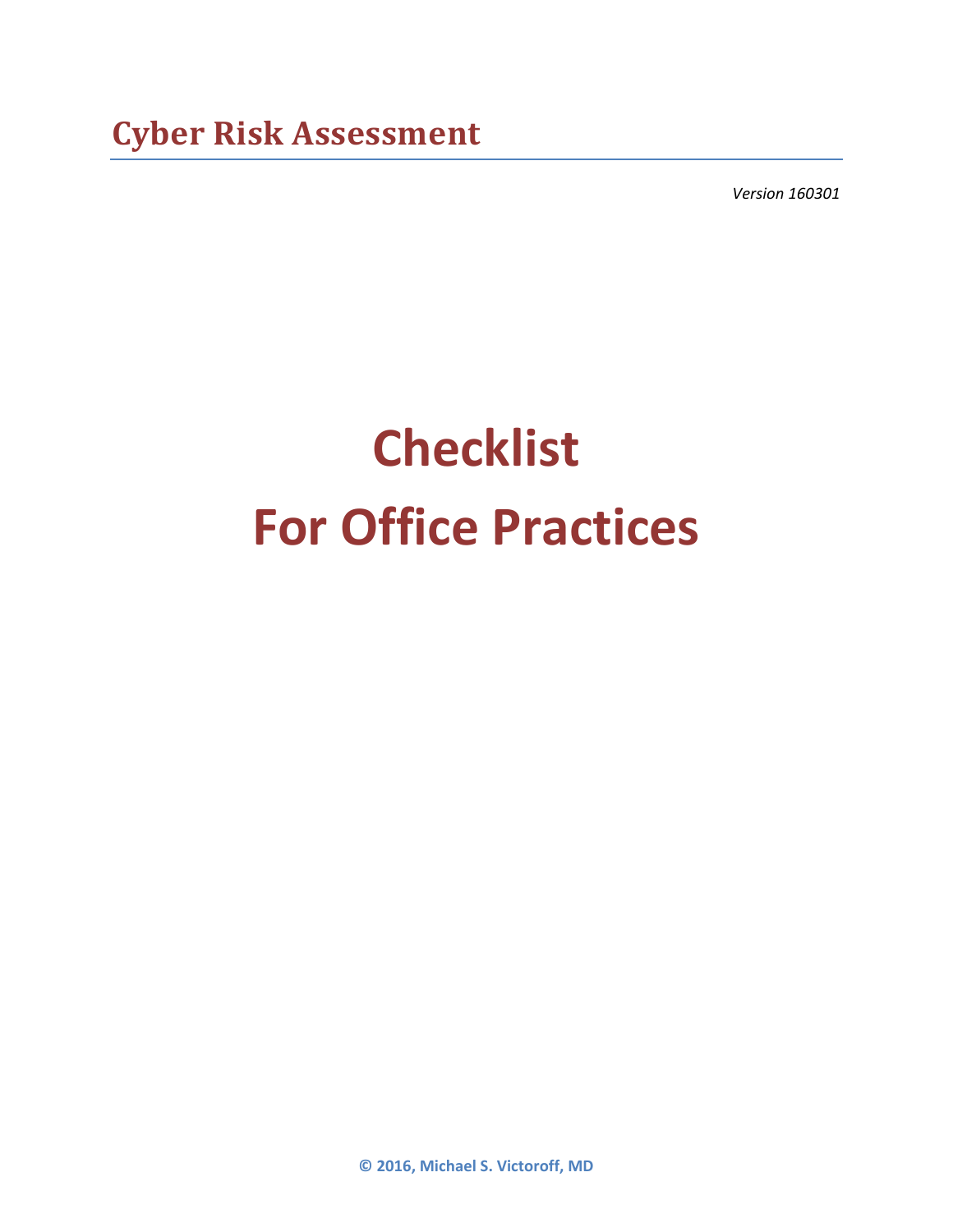# **Contents**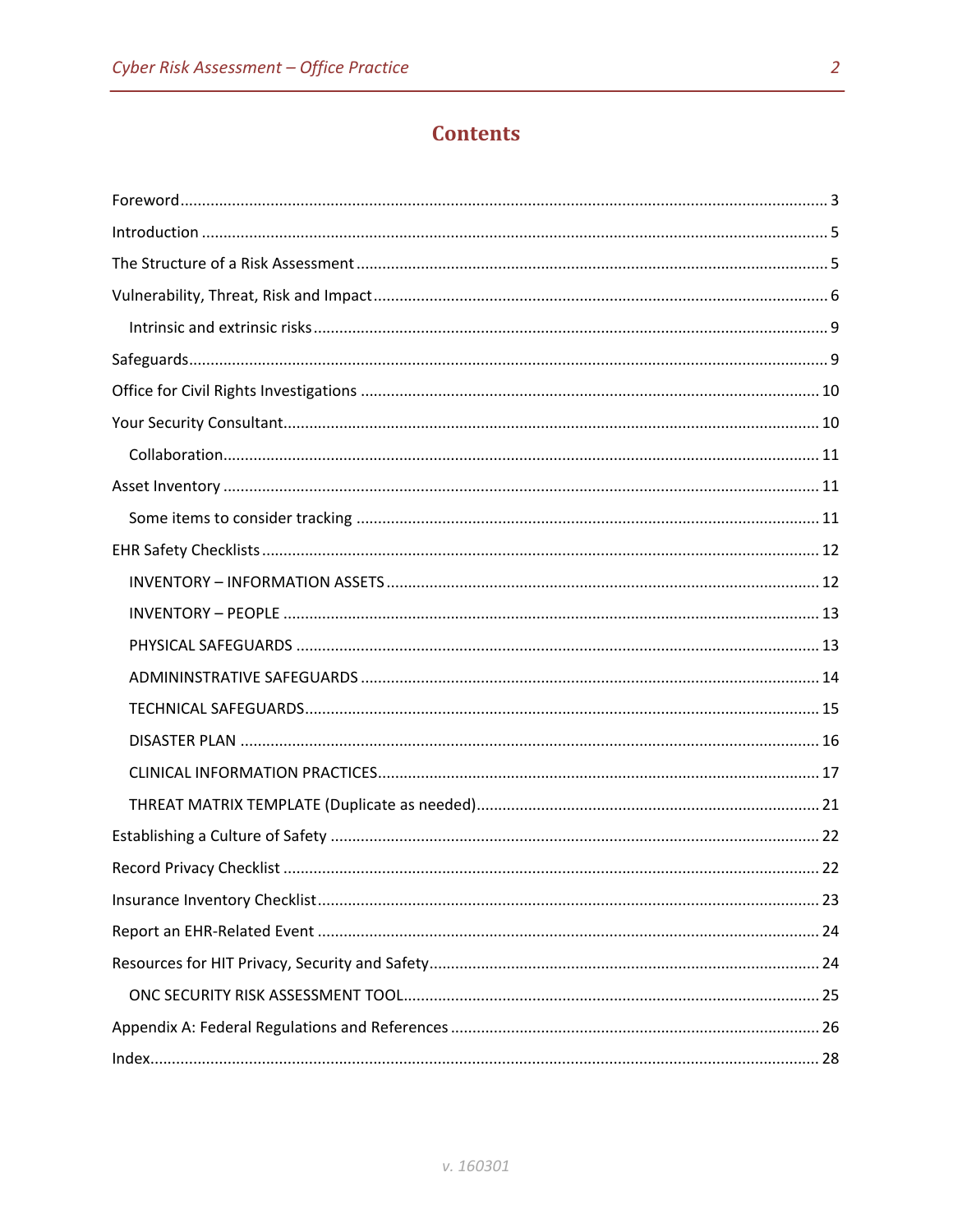# <span id="page-2-0"></span>Foreword

- **Health Information Technology (HIT) exposes providers to several kinds of liability — besides "malpractice"**
- **There's more to it than just HIPAA**
- **HIT threats need to be understood and defended against**
- **It's not optional**

Federal and State laws (HIPAA, ACA and others) impose specific requirements on medical practices regarding information security and privacy. Some of these are:

- The Privacy Rule
- The Security Rule
- The Breach Notification Rule
- The Enforcement Rule

# *Violations of Federal and State laws and regulations may be prosecuted outside the professional*  liability mechanisms that providers are familiar with, and are not typically covered by professional *liability ("malpractice") insurance.*

In addition to statutory civil and criminal liabilities, everyone who manages Protected Health Information (PHI) and other kinds of confidential information (for example, employee records, business records, trade secrets) is subject to lawsuits by parties who claim injuries from information loss, breach and misuse. Moreover, there are standards besides HIPAA (e.g., Payment Card Industry rules) that medical practices may be required to comply with.

While there may *also* be professional liability associated with privacy and security failures, it is vital that providers understand that most traditional "malpractice" insurance does not cover investigation, defense, notification or mitigation costs resulting from data loss or breach, and particularly does not cover civil and criminal penalties – which can be substantial. Practitioners are encouraged to discuss *Cyber Liability* coverage with their insurance carriers.

This collection of resources is provided to assist the medical community in learning and thinking about health information technology for the benefit of our patients and in the interest of safe and effective medical practice. It is not comprehensive or tailored for the needs of any particular specialty or facility, which may have risks and exposures that are not addressed in this outline. Please send feedback, corrections and questions.

# **Michael S. Victoroff, MD mvictoroff@copic.com 720-858-6130**

**Dr. Victoroff** is among the first group of physicians to become board certified in the specialty of Clinical Informatics (he is also board certified in Family Practice). He is a Risk Management Consultant at COPIC, where most of his efforts are focused on liability aspects of electronic health information systems, including health records, communication devices and decision support systems. He created COPIC's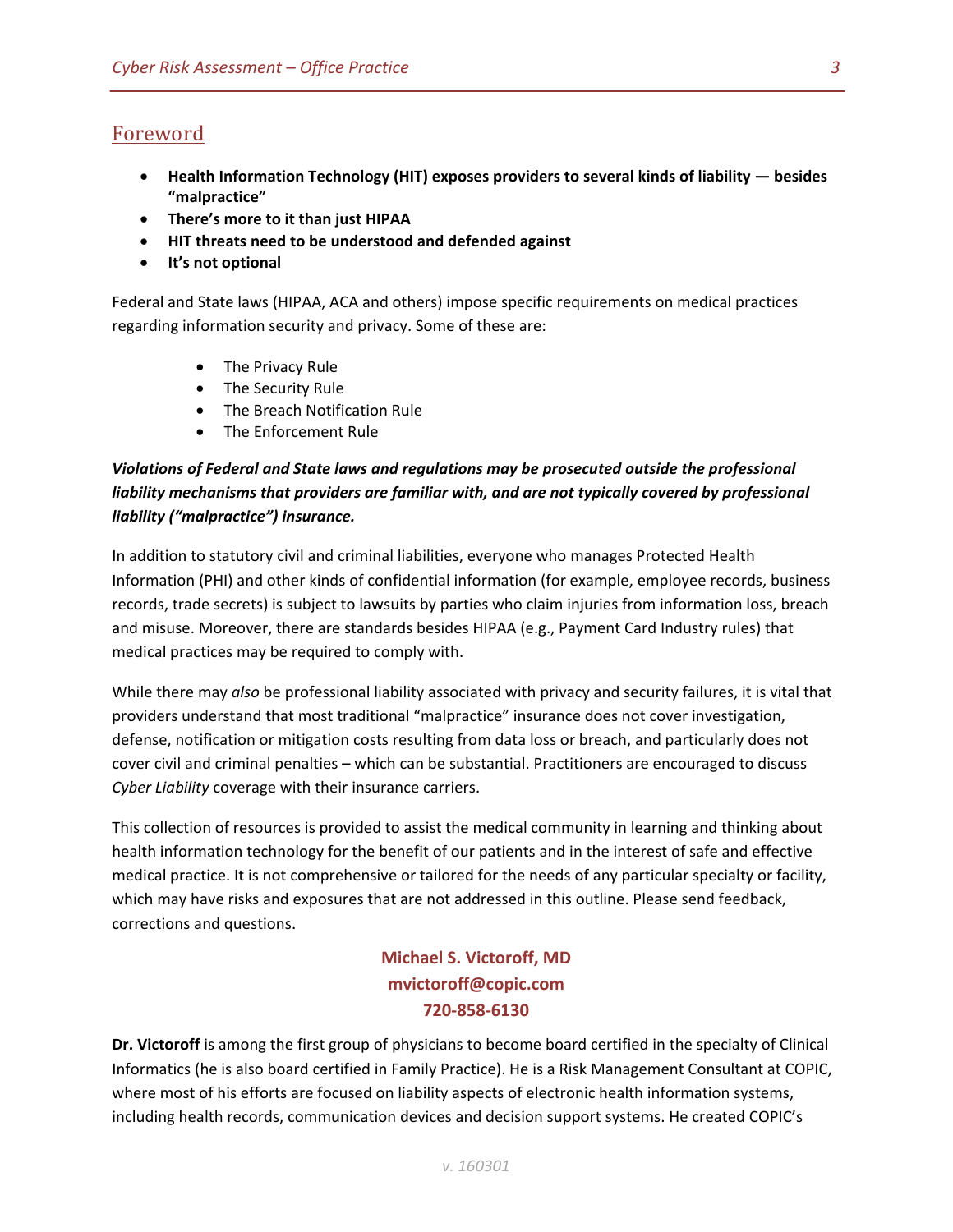Taxonomy for classifying occurrences and claims, and provides evidence-based data for many of COPIC's research and teaching activities.

Dr. Victoroff is also Chief Medical Officer at Lynxcare, which provides health record analysis and Certified Health Record Summaries for patients with complex conditions; and he is a consultant to Parity Computing, Inc., which specializes in natural language processing for science and healthcare. He has 30 years of experience in medical informatics. In 1989, he developed ChartR® , an electronic medical record system, and sold it commercially for 8 years. He is a Clinical Professor at the University of Colorado School of Medicine and a member of ASTM Subcommittee E31 on Healthcare Informatics. He is a graduate of St. John's College (Annapolis) and Baylor College of Medicine. He did his residency in Family Practice at the University of Rochester and received a Robert Wood Johnson Foundation fellowship in Biomedical Ethics. He practiced family medicine and obstetrics in Colorado for 19 years and was named Colorado Family Physician of the Year in 1996. He has been a Medical Director for Aetna and a private investigator for Clinical Toxicology, Ltd. He has published numerous articles on bioethics, medical informatics, managed care, medical errors and patient safety.

**A note about commercial products**. It is impossible to discuss current technology without referring to some dominant vendors and products by name, such as Microsoft®, Windows®, Apple®, Google®, etc. It would be disingenuous and confusing to refer to such products generically. Neither COPIC nor Dr. Victoroff have commercial relationships with any technology vendor discussed in this material; and they do not endorse any product mentioned as being superior to any competitor, or as meeting the needs of any specific user. Where products or vendors are named, it is because their brands are either ubiquitous in the healthcare environment, helpful for an understanding of the general material, or representative of classes of products with which the audience should be familiar.

*This guide was developed by Michael S. Victoroff, MD to support information provided during presentations made regarding risks associated with electronic systems in health care practices. The content is provided for informational purposes only and does not guarantee compliance with Federal or state laws; nor does it represent legal advice. This information is not intended to be exhaustive or definitive regarding electronic communications technology, privacy or security, and may not be applicable to all health care providers and settings. Rapidly evolving standards and circumstances may make some content out-of-date or inaccurate. Readers are encouraged to seek expert advice when evaluating the applicability of this information to their own situations.*

*Reproduction and online availability provided by*



www.callcopic.com

Colorado: 7351 E. Lowry Blvd., Ste. 400, Denver, CO 80230 | p: 800.421.1834 or 720.858.6000 | f: 720.858.6001 Nebraska: 233 South 13th St., Ste. 1200, Lincoln, NE 68508 | p: 800.421.1834 or 402.438.7600 | f: 877.263.6665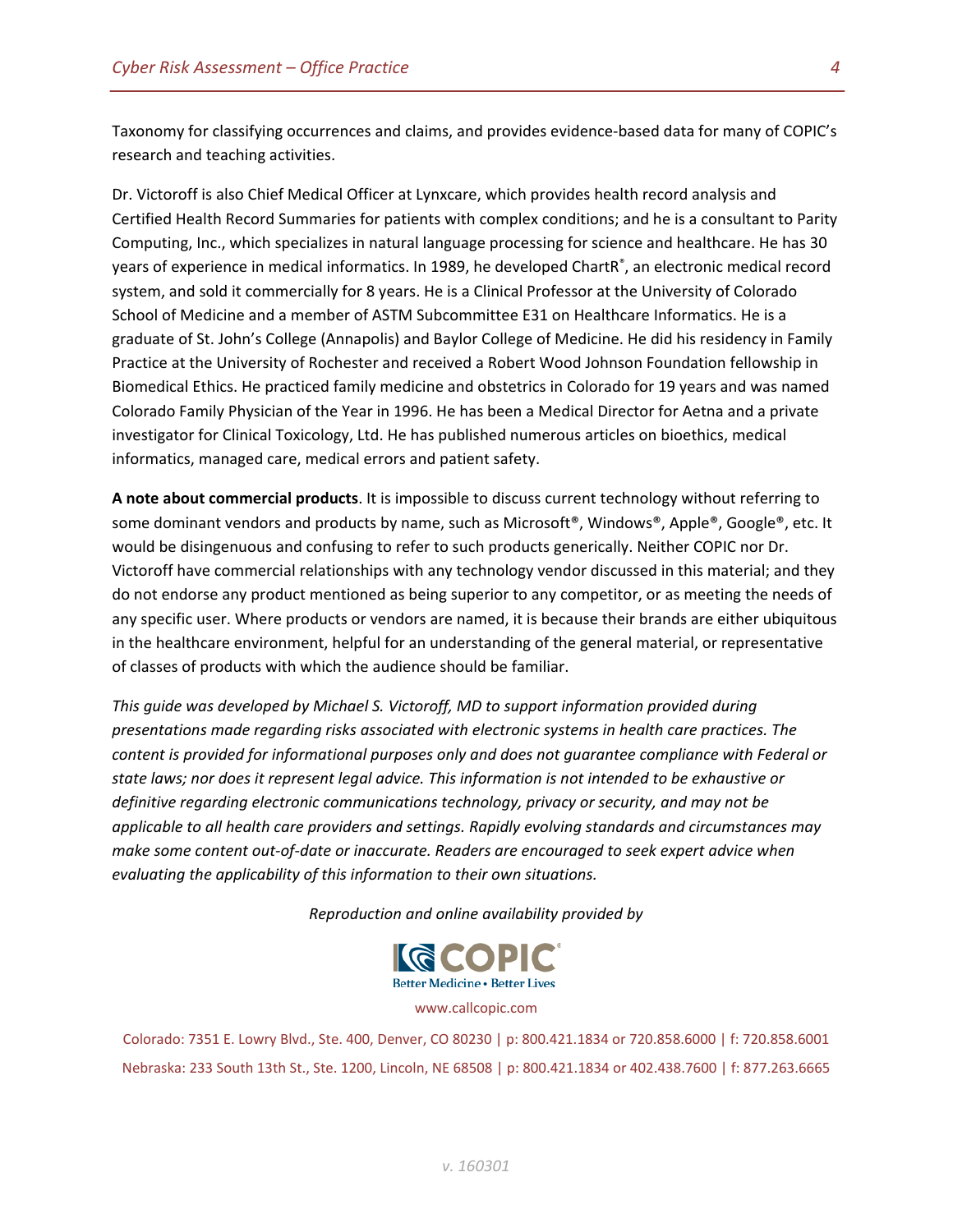# <span id="page-4-0"></span>Introduction

HIPAA[1](#page-4-2) *requires* practitioners who create, receive, maintain (store) or transmit patient information electronically to "Conduct accurate and thorough assessment of the potential risks and vulnerabilities to the **confidentiality, integrity and availability** of electronic protected health information (ePHI) held by the covered entity."<sup>[2](#page-4-3)</sup> [CFR164.308(a)(1)(ii)(A).] In 2009, this requirement was extended to Business Associates.<sup>[3](#page-4-4)</sup> In addition, many States have legislation that expands responsibilities of covered entities beyond Federal requirements.

This is not optional. The U.S. Office for Civil Rights (OCR) is responsible for enforcing HIPAA. If the practice finds itself facing a complaint or an OCR audit, one of the first documents it will be required to produce is this risk assessment, and its policies and procedures.

HIPAA is only one of many standards that apply to information privacy and security. Other Federal and State laws and regulations, obligations built into many commercial contracts – and common civil liability – form a complex web of accountability for every entity that collects, generates, stores or transmits information. Even information holders that are not "covered entities" under HIPAA's definition are subject to legal liability for privacy and security practices.

In addition to protecting information in electronic forms, healthcare practitioners are responsible for safeguarding PHI in all forms, including paper, verbal and other media. *While this document focuses on ePHI, much of it applies to information that is not in electronic form.*

# <span id="page-4-1"></span>The Structure of a Risk Assessment

An information systems risk assessment draws on 2 kinds of expertise:

- The knowledge of the users who purchased, configured and operate the system and who know how it's supposed to work from day to day.
- The knowledge of experts who understand the design and function of the technology and its vulnerabilities and how to protect it.

Occasionally, both kinds of knowledge might be found in the same people, but in most IT environments a team effort is required, often calling upon outside consultants (see *[Your Security Consultant](#page-9-1)*, p. [10\)](#page-9-1).

- 1. Identify your information vulnerabilities and threats (risk audit)
	- a. Inventory the PHI you're responsible for
	- b. Inventory the electronic devices you're responsible for (local and remote)
	- c. Inventory the people who have access to your PHI and devices (internal and external)
	- d. Note the ways your PHI and devices are vulnerable
	- e. Identify your threats
- 2. Audit defenses already in place your own, plus those of Business Associates, vendors, suppliers, etc.
	- a. Vendors and technology partners who create, receive, maintain or transmit PHI are HIPAA Business Associates (and need BA Agreements)

<span id="page-4-2"></span> <sup>1</sup> "Security Standards for the Protection of Electronic Protected Health Information (ePHI)" [45 CFR Part 160 and Part 164, Subparts A and C], commonly known as the Security Rule.

<span id="page-4-3"></span><sup>&</sup>lt;sup>2</sup> [www.hhs.gov/ocr/privacy/hipaa/administrative/securityrule/rafinalguidance.html](http://www.hhs.gov/ocr/privacy/hipaa/administrative/securityrule/rafinalguidance.html)

<span id="page-4-4"></span><sup>3</sup> 2013 update:<http://www.gpo.gov/fdsys/pkg/CFR-2013-title45-vol1/xml/CFR-2013-title45-vol1-sec164-308.xml>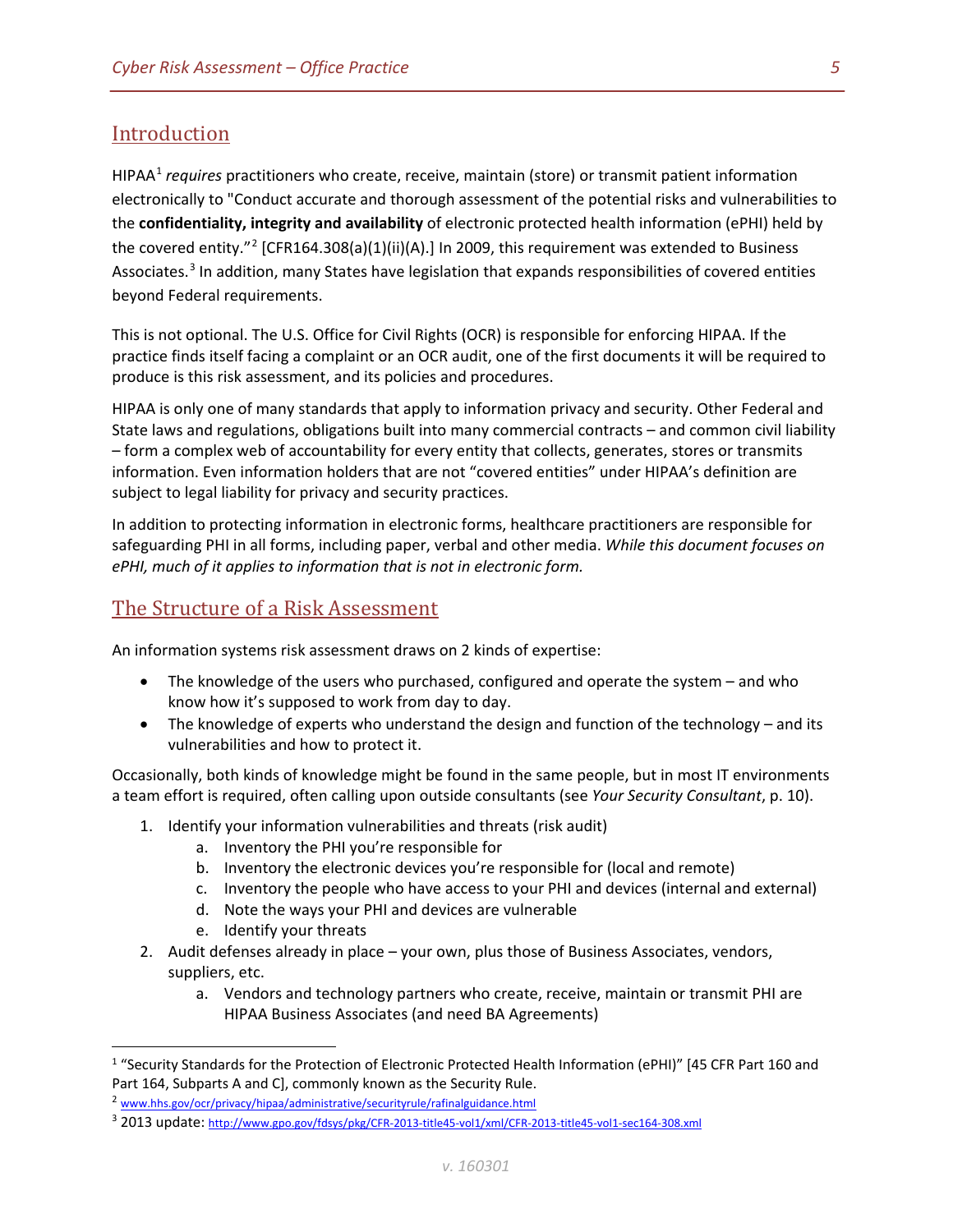- b. Some vendors (e.g., your banker) may not handle PHI (so are not BAs, from HIPAA's point of view), but still may be exposed to other kinds of confidential business (or personal) information
- 3. Estimate the chance (risk) that each given threat might occur
- 4. Predict the harm (impact) if it occurred
- 5. Assess measures to block vulnerabilities, neutralize threats, reduce risks and mitigate impacts
	- a. Survey and evaluate Physical, Technical and Administrative safeguards
	- b. This may include testing safeguards by attempting to penetrate them
- 6. Make a plan that prioritizes your defenses in a sensible way
	- a. Greatest risks vs. greatest harms
	- b. Simplest, cheapest, quickest safeguards first; more and better ones in a continuing cycle of improvement
	- c. Compliance with legal, professional, industry and community standards
- 7. Implement new defenses as appropriate
- 8. Document your work!
	- a. The process of writing your Risk Assessment begins with the very first draft, and simply becomes more detailed with each version
- 9. Lather, rinse, repeat

It is important to realize that compliance with laws and regulations does not in itself comprise a security plan. Organizations fully compliant with current standards have information failures, and are still subject to liability and penalties when this occurs.

# <span id="page-5-0"></span>Vulnerability, Threat, Risk and Impact

A **vulnerability** is a weakness that provides an opening for a harmful event.

*Weakness in an information system, system security procedures, internal controls, or implementation that could be exploited by a threat source.* [NIST SP 800-30 (rev1)]].

A **threat** is something that can cause a harmful event.

*Any circumstance or event with the potential to adversely impact organizational operations (including mission, functions, image, or reputation), organizational assets, individuals, other organizations, or the Nation through an information system via unauthorized access,*  destruction, disclosure, or modification of information, and/or denial of service. [NIST SP 800-30 (rev1)].

A **risk** is the likelihood of a harmful event happening.

*A measure of the extent to which an entity is threatened by a potential circumstance or event, and typically a function of: (i) the adverse impacts that would arise if the circumstance or event occurs; and (ii) the likelihood of occurrence.* [NIST SP 800-30 (rev1)]

An **impact** is the kind of effect a harmful event would have on people, organizations and property (e.g., legal, operational, reputational, business or financial).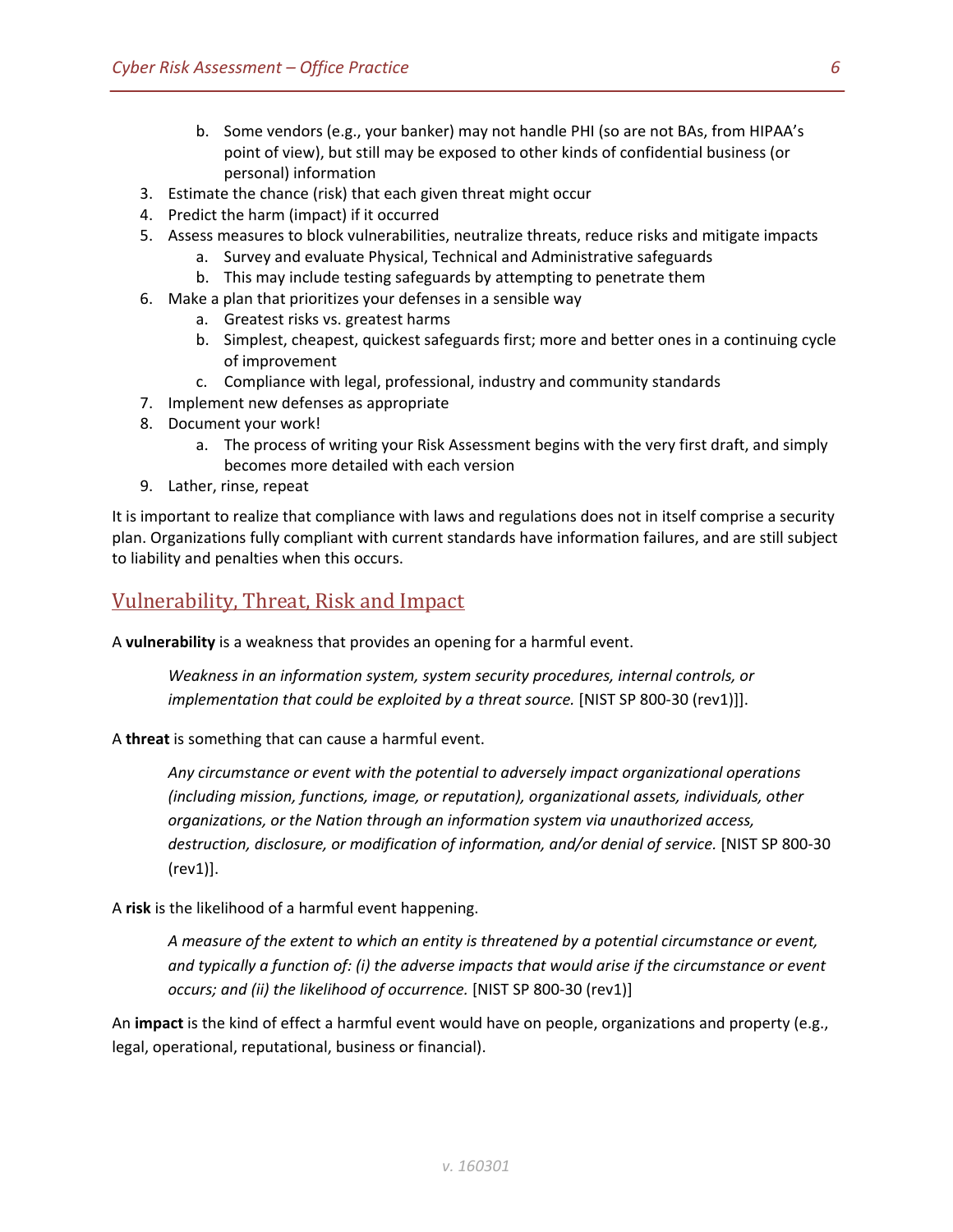*The magnitude of harm that can be expected to result from the consequences of unauthorized disclosure of information, unauthorized modification of information, unauthorized destruction of information, or loss of information or information system availability.* [NIST SP 800-30 (rev1)]

#### **Examples of threats[4](#page-6-0)**

#### **Environmental**

Fire, flood, tsunami, earthquake, volcanic eruptions, lightning, severe weather, smoke, dust, insects, rodents, chemical fumes, sprinkler activation, water leakage - pipe breakage, hole in roof, condensation, explosion - nearby gas line, chemical plant, tank farm, munitions depot, vibration - nearby railroad track, jet traffic, construction site, electromagnetic interference, electrostatic discharge.

#### Physical

Unauthorized facility access, theft, vandalism, sabotage, extortion, terrorism/bomb threat, labor unrest - employees and support contractors, war/civil unrest, improper transportation - equipment dropped, submerged, exposed to weather or x-rayed in transit, improper mounting/storage equipment exposed to bumps, kicks or weather, spillage/droppage - hazardous materials permitted near equipment (e.g. food, liquids), magnets/magnetic tools - can erase data or damage sensitive equipment, collision - fork lift, auto, plane, wheelchair, trip hazards/falls - equipment poses personnel hazards, fire hazards - flammable materials stored nearby, power outage, extreme/unstable temperatures, extreme/unstable humidity, unsafe environment - unfit for human occupation, facility inaccessibility - blocked ingress, inability to cut power - during fire, flood, etc., electrical noise/bad ground - suggested by flickering lights or jittery workstation displays, improper maintenance unqualified support or preventive maintenance behind schedule, personnel unavailability - inability to contact operations or support personnel, telephone failure - inability to contact site from outside, inability to call out, service completely unavailable, inappropriate fire suppression - water, foam, PKP, Halon, inappropriate trash disposal - sensitive data released in an unauthorized manner.

#### Technical and Administrative

Improper/inadequate procedure - foreseeable events not supported by complete and accurate documentation and training, improper operation - operating equipment beyond capacity or outside of manufacturer's constraints, improper hardware configuration - prescribed hardware configured in other than the prescribed manner during installation, improper software configuration - prescribed software configured in other than the prescribed manner during installation, unauthorized hardware/ modification - adding other-than-prescribed hardware or making unauthorized modifications, unauthorized software/modification - adding other-than-prescribed software or making unauthorized modifications, unauthorized software duplication - creating copies of licensed software that are not covered by a valid license, unauthorized logical access - acquiring the use of a system for which no access has been authorized (as opposed to gaining physical access to the hardware), malfeasance (exceeding authorizations) - acquiring the use of a system in excess of that which has been authorized, unsanctioned use/exceeding licensing - utilizing authorized system resources for unauthorized purposes (resume, church bulletin, non-job-related e-mail or internet browsing) or exceeding a user licensing agreement, over- or under-classification - labeling of a resource at a higher or lower level of sensitivity than appropriate, malicious software - software whose purpose is to degrade system performance, modify or destroy data, steal resources or subvert security in any manner, hardware

<span id="page-6-0"></span><sup>&</sup>lt;sup>4</sup> Adapted fro[m http://www.hq.nasa.gov/security/it\\_threats\\_vulnerabilities.htm](http://www.hq.nasa.gov/security/it_threats_vulnerabilities.htm)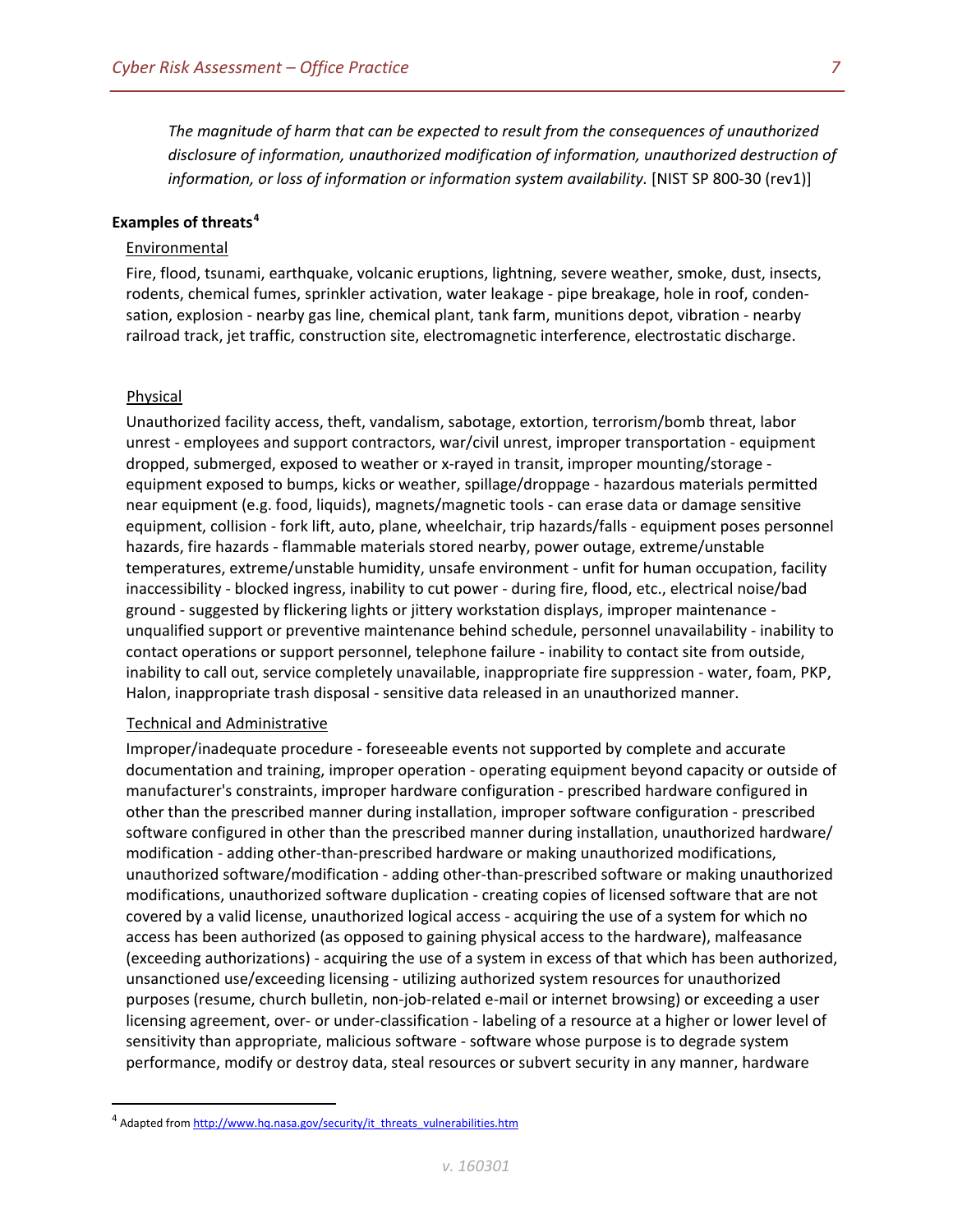error/failure [functionality] - hardware that stops providing the desired user services/resources, hardware error/failure [security] - hardware that stops providing the desired security services/ resources, software error/failure [functionality] - software that stops providing the desired user services/resources, software error/failure [security] - software that stops providing the desired security services/resources, media failure - storage media that stops retaining stored information in a retrievable/intact manner, data remanence - storage media that retains stored information in a retrievable/intact manner longer than desired (failure to totally erase), object reuse - a system providing the user with a storage object (e.g. memory or disk space) that contains useful information belonging to another user, communications failure/overload - a communications facility that stops providing service or is unable to provide service at the requested capacity, communications error - a communications facility that provides inaccurate service, data entry error - a system accepting erroneous data as legitimate, accidental software modification/deletion - deleting or otherwise making unavailable necessary software, accidental data modification/deletion - deleting or otherwise making unavailable necessary data, accidental data disclosure - inadvertently revealing sensitive data to an unauthorized user, repudiation - participating in a process or transaction but then denying having done so, masquerading - participating in a process or transaction but posing as another user, message playback - recording a legitimate transmission for retransmission at a later time in an attempt to gain unauthorized privileges, message flooding - generating an inordinately large quantity of transmissions in an attempt to make a system or service unavailable due to overload, line tapping connecting to a communications facility in an unauthorized manner in an attempt to glean useful information, electronic emanations - information-bearing spurious emissions associated with all electronic equipment (prevented by tempest equipment or shielding), geo-location - a system inadvertently revealing the current physical location of a user.

#### **Examples of vulnerabilities**

[Complicated user interface,](http://wiki.iso27001standard.com/index.php?title=Complicated_user_interface) [default passwords not changed,](http://wiki.iso27001standard.com/index.php?title=Default_passwords_not_changed) disposal of storage media without deleting data, equipment sensitivity to changes in voltage, equipment sensitivity to moisture and contaminants, equipment sensitivity to temperature, inadequate cabling security, inadequate capacity management, inadequate change management, inadequate classification of information, inadequate control of physical access, inadequate maintenance, inadequate network management, inadequate or irregular backup, inadequate password management, inadequate physical protection, inadequate protection of cryptographic keys, inadequate replacement of older equipment, inadequate security awareness, inadequate segregation of duties, inadequate segregation of operational and testing facilities, inadequate supervision of employees, inadequate supervision of vendors, inadequate training of employees, incomplete specification for software development, insufficient software testing, lack of access control policy, lack of clean desk and clear screen policy, lack of control over the input and output data, lack of internal documentation, lack of or poor implementation of internal audit, lack of policy for the use of cryptography, lack of procedure for removing access rights upon termination of employment, lack of protection for mobile equipment, lack of redundancy, lack of systems for identification and authentication, lack of validation of the processed data, location vulnerable to flooding, poor selection of test data, single copy, too much power in one person, uncontrolled copying of data, uncontrolled download from the internet, uncontrolled use of information systems, undocumented software, unmotivated employees, unprotected public network connections, user rights are not reviewed regularly.

#### **Examples of impacts**

Clinical error, delay of diagnosis or treatment, wrong patient, wrong site, wrong drug, wrong procedure, wrong dose, privacy breach, injury to professional/patient/staff reputation, civil liability,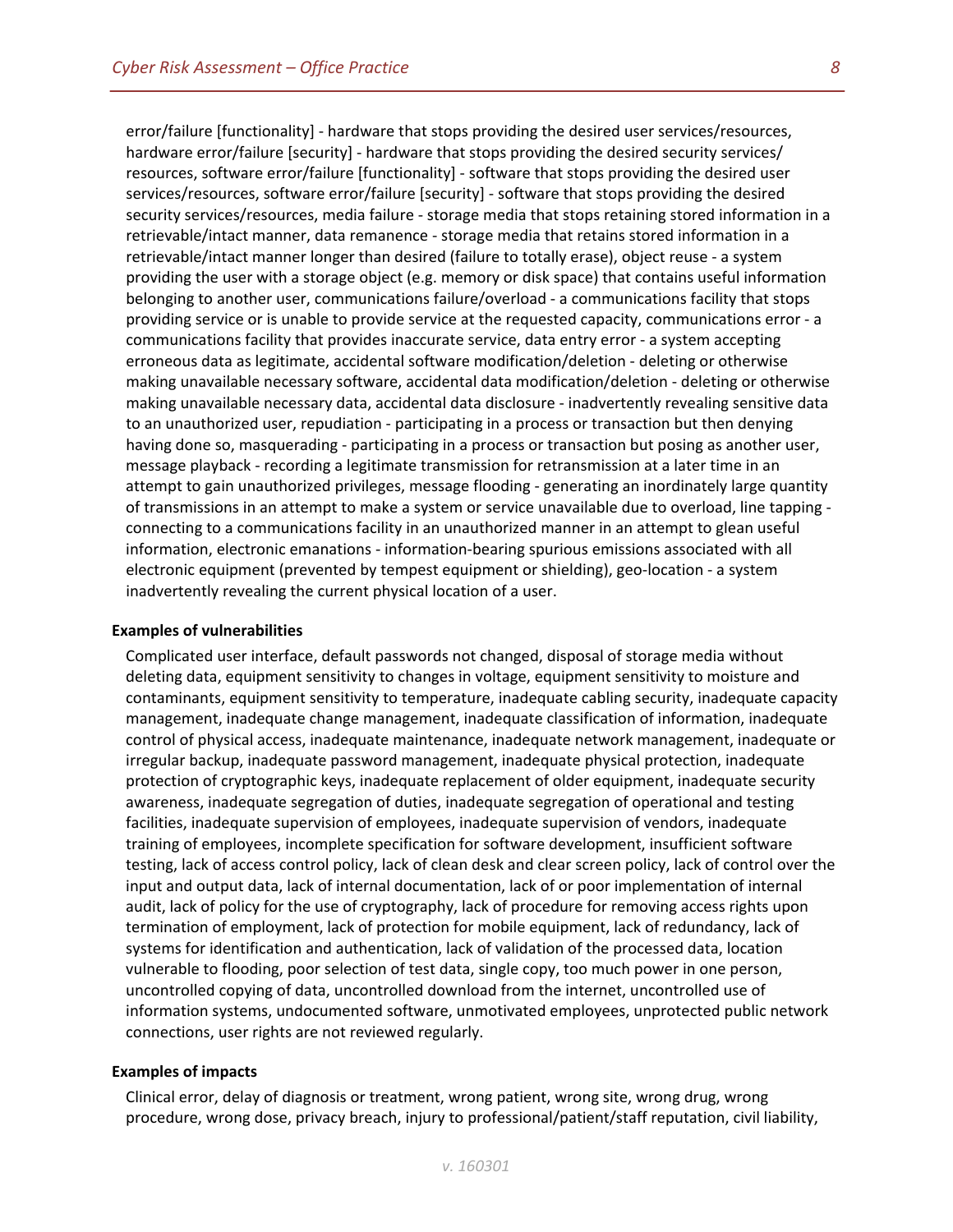criminal liability, financial costs/liability, employer/owner/officer liability, financial loss, data loss, data corruption, data unavailable, billing error, lost revenue, lost time/resources, property loss/damage, personal injury.

#### <span id="page-8-0"></span>**Intrinsic and extrinsic risks**

All healthcare processes and tools have *intrinsic* risks. This is the nature of things, and part of the reason behind informed consent. For most things like medicines, procedures and equipment, the risk is of accidents and unintentional errors and side effects. Healthcare is fundamentally altruistic, and its safety measures are traditionally not concentrated on defending against crime.

However, information technology is associated with substantial *extrinsic* risks. These are dangers arising from deliberate sabotage, interference and malice. Introducing HIT to the healthcare environment has the unfortunate side effect of inviting hackers, international criminal networks, casual pranksters and snoops – and even terrorists – to test the defenses of electronic systems. Professional criminals with advanced IT skills recognize the value of the information kept in healthcare databases, and systematically attack them. And, even amateur interference with critical systems can be lethal.

This second category of risk is not yet fully appreciated among healthcare providers, many of whom are unprepared for the nature and determination of the adversaries they must now deal with. Some serious dangers accompany – without nullifying –the extraordinary benefits of HIT.

## <span id="page-8-1"></span>**Safeguards**

Defenses fall into 3 general domains:

- 1. **Physical** Devices, controls and countermeasures such as locks, doors, keys, fences, ID badges, signs, emergency power supplies, receptionists, guards, etc.
- 2. **Technical** Devices, controls and countermeasures such as anti-virus, encryption, passwords, firewalls, software updates, access control lists, off-site backup, etc.
- 3. **Administrative** Devices, controls and countermeasures such as training, policies, audits, IT support, credentialing, background checks, disaster plan, etc.

The Privacy Rule applies to *all forms* of PHI: electronic, written and verbal. (The Security Rule covers only PHI in electronic form.)

*The Privacy Rule's safeguards standard is flexible and does not prescribe any specific practices or actions that must be taken by covered entities. This allows entities of different sizes, functions, and needs to adequately protect the privacy of PHI as appropriate to their circumstances. However, since each covered entity chooses the safeguards that best meet its individual needs, the types of protections applied may not be the same across all participants exchanging electronic health information to or through a health information organization (HIO), and some participants may not be covered entities.[5](#page-8-2)*

<span id="page-8-2"></span> <sup>5</sup> <http://www.hhs.gov/ocr/privacy/hipaa/understanding/special/healthit/safeguards.pdf>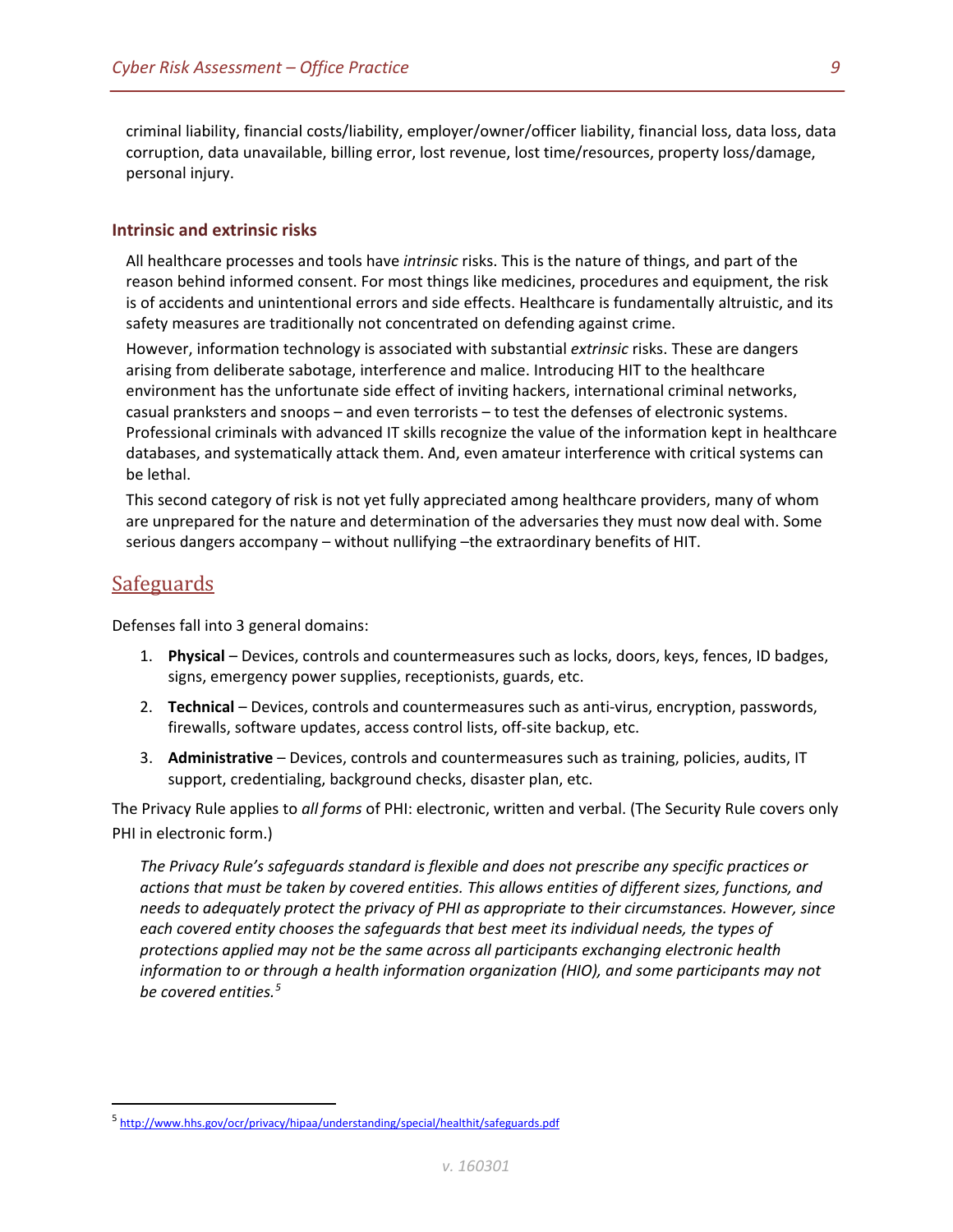# <span id="page-9-0"></span>Office for Civil Rights Investigations

#### **Areas where the OCR finds the most problems**

- 1. Risk assessment has not been done
- 2. Policies and procedures aren't current
- 3. Security training is inadequate
- 4. Workforce clearance (background checks, credentials) is inadequate
- 5. Workstations are not effectively secured
- 6. Encryption is not in place

#### **Areas where the OCR tends to focus its investigation**

- Risk analysis and management
- Security training
- Physical security of facilities and mobile devices
- Off-site access and use of ePHI from remote locations
- Storage of ePHI on portable devices and media
- Disposal of equipment containing ePHI
- Business associate agreements and contracts
- Data encryption
- Virus protection
- Technical safeguards in place to protect ePHI
- Monitoring of access to ePHI

# <span id="page-9-1"></span>Your Security Consultant

Information security gets very technical, very fast. ("Have you changed the default Admin ID and Password on your Wi-Fi router?" "Do you have a secure API Gateway?") Even IT experts use consultants. Few individuals have the knowledge to evaluate, implement and test the full range of threats and safeguards involved with health information systems, especially in large facilities. Even if you were comprehensively knowledgeable, you can't test your own system any more than a neurosurgeon can operate on his/her own head.

Security consultants are like other professionals; lawyers, doctors, engineers. Everybody specializes. Some are best at physical security (locks, alarms, surveillance, disaster preparedness); some specialize in software and human vulnerabilities (viruses, hacking, phishing, social engineering); some perform "penetration testing" (trying to hack into your system electronically, break in physically, trick employees into disclosing passwords over the phone, etc.). Some give expert legal or insurance advice (HIPAA, employment practices, liability coverage, etc.) Cyber security represents yet another expense and commitment, and you must not underestimate its importance.

On-site providers, staff and trainers are the best resources to catalog your IT assets and their uses. They are certainly the ones to review your *clinical information practices* (see p. [17\)](#page-16-1). But, you will also need to engage one or more experts versed in health IT, law and insurance to work through the checklists below.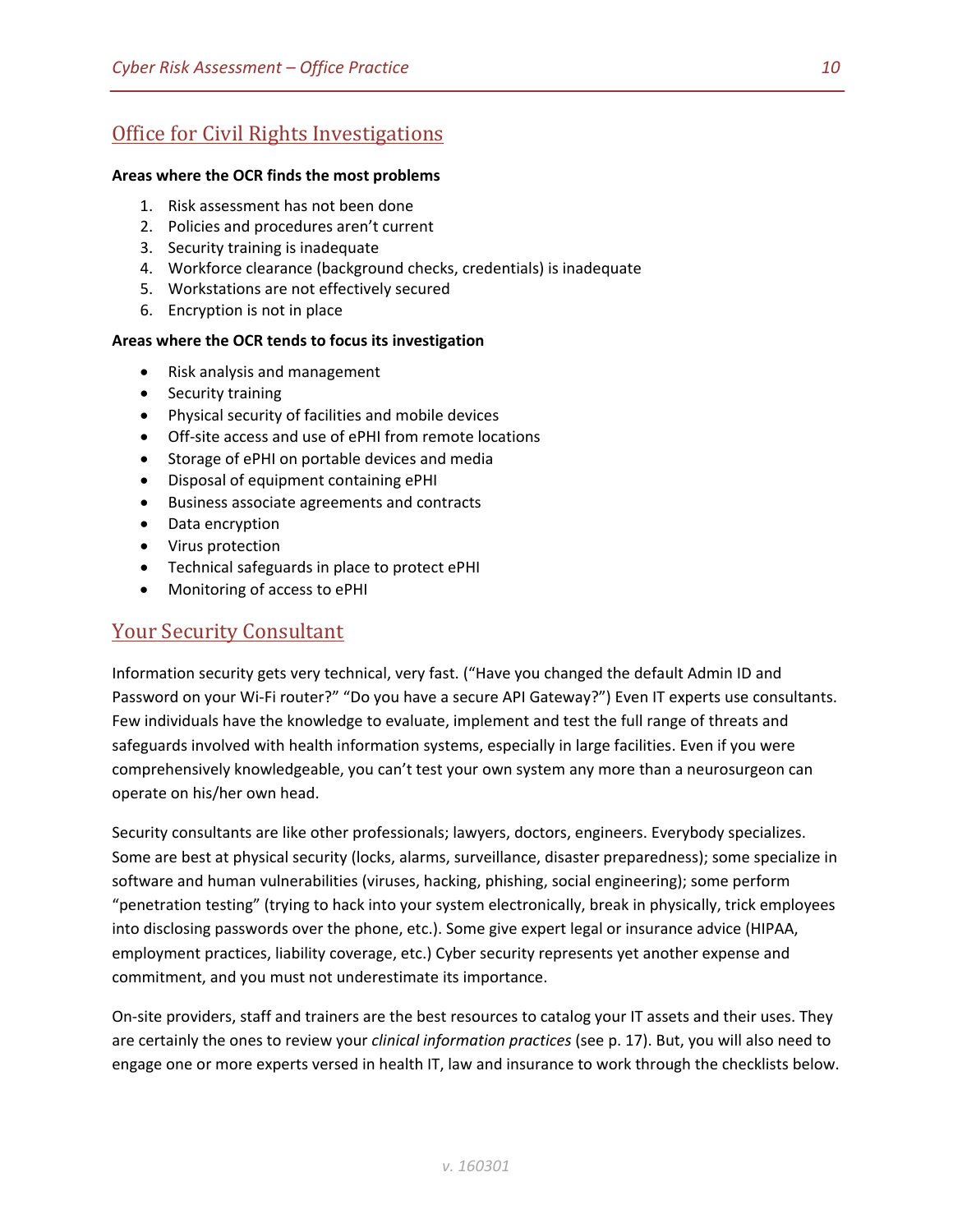## <span id="page-10-0"></span>**Collaboration**

Whatever resources you call on for IT support, you need to involve them in the clinical enterprise. Integrating HIT experts with clinical staff activities is still uncommon in most organizations, and represents an important opportunity for safety and security planning.

# <span id="page-10-1"></span>Asset Inventory

"Information Assets" are *Confidential Information* and various kinds of property and resources used to manage it. Confidential information includes Protected Health Information (PHI) as well as important business information such as credit card numbers, banking and legal records, employee records, etc.

It is important to keep records of all your hardware, software and vendors – but particularly the ones that create, receive, maintain or transmit PHI. These are necessary for business accounting, and also to manage warrantees, support, upgrades, updates, patches, fixes, insurance, etc., as well as being able to identify which external entities are HIPAA Business Associates. This information is also vital in recovering from disaster. There is no universal format for keeping these records; the scope and level of detail needed is unique to each organization. A spreadsheet is adequate for most office practices. There are numerous software applications available for organizations that need to track a large number of assets across a workforce or multiple locations.

> *The Office of the National Coordinator has released a ["Risk Assessment Tool"](#page-24-1) for medical practices (see p. [25\)](#page-24-1) that can guide this process.*

## <span id="page-10-2"></span>**Some items to consider tracking**

#### **Information**

- Patient records (PHI)
- Business records
- Insurance records
- Legal records
- Personnel records

#### **Hardware**

- Device name, model number, serial number
- Date purchased, vendor, price, quantity
- Extended warranty, service contract
- Support/service resources
- Insurance coverage

#### **Software**

- Name, version, serial number or "activation key"
- Date purchased/licensed, vendor, price, quantity
- License expiration, terms, active licenses assigned
- Device(s) where installed
- Support/service contract, helpdesk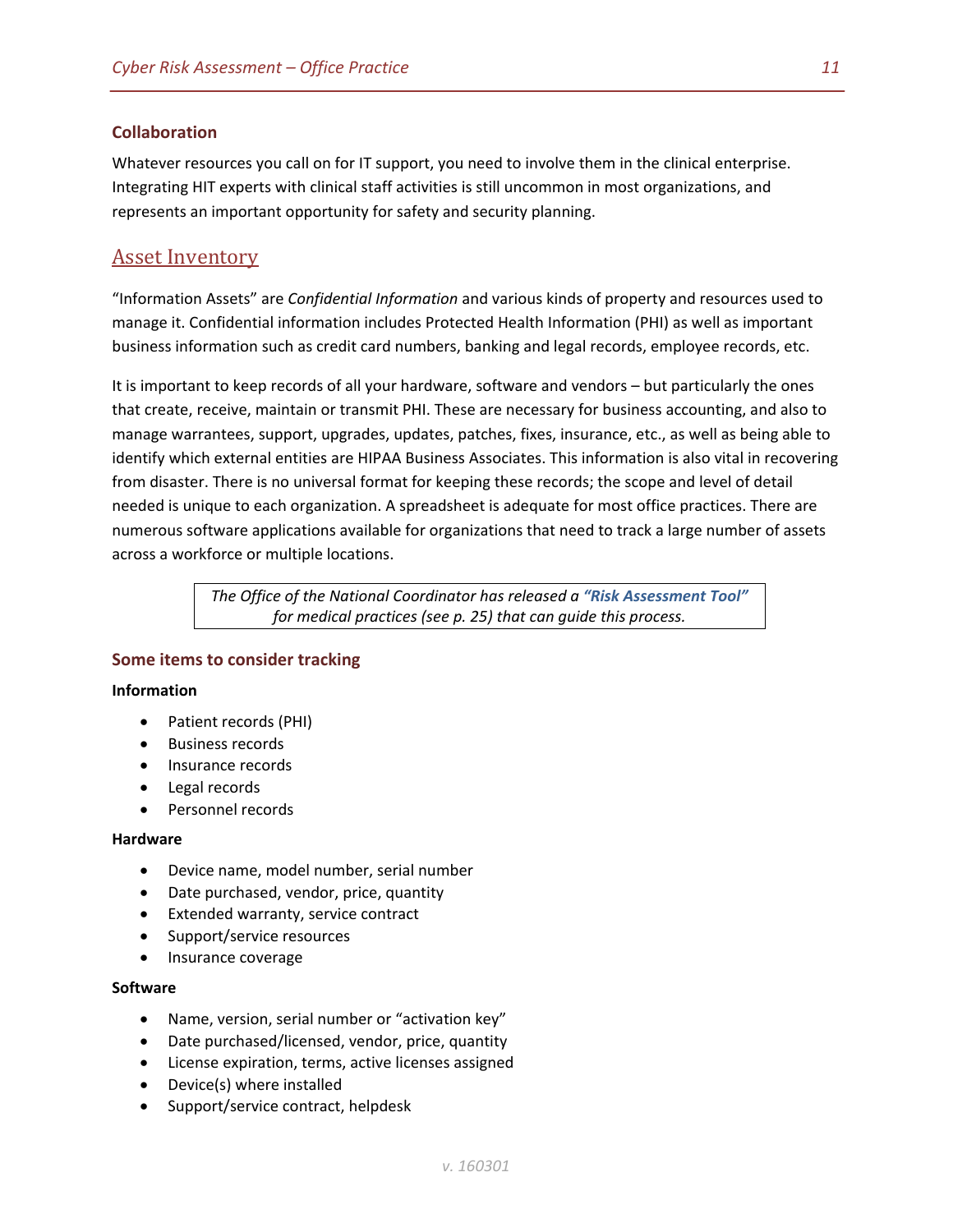#### **Vendors and resources**

- Vendor name, sales contact, support contact
- Products purchased/licensed, terms
- Warranty/support terms

#### **Emergency contacts and resources**

- Administrators, support techs
- Password vault
- Fire, flood, HVAC, power, facility management
- Backup system

## **Insurance**

- Agency, representative, underwriter, contacts
- Terms and dates of coverage
- Assets covered

# <span id="page-11-0"></span>EHR Safety Checklists

Here are some checklists to help prompt you with ideas for your audit and planning. They are not comprehensive and will not necessarily apply to your particular IT environment.

## <span id="page-11-1"></span>**INVENTORY – INFORMATION ASSETS**

A patient record count is one of the factors that determine what controls are reasonable for you to undertake (and what your insurance needs may be). At any moment in time, you should be able to declare, definitively, the number of individual patient records in your control and where they are located. It should also be possible for you – or your legal representative in case you are not able – to locate and produce valid copies of all records critical to running your operation.

|                | Where is your Confidential Information?                               | Record<br>count | Encrypted | Secured | <b>No</b> | ? |
|----------------|-----------------------------------------------------------------------|-----------------|-----------|---------|-----------|---|
| $\mathbf{1}$   | Desktop computers, local drives                                       |                 |           |         |           | L |
| 2              | On-site server                                                        |                 |           |         |           | L |
| $\overline{3}$ | Cloud/off-site server (e.g., GoogleDocs, Dropbox, etc.)               |                 |           |         |           | L |
| $\overline{4}$ | Laptops                                                               |                 |           |         |           |   |
| 5              | <b>Tablets</b>                                                        |                 |           |         |           |   |
| 6              | Smartphones                                                           |                 |           |         |           | Г |
| $\overline{7}$ | External/portable hard drives                                         |                 |           |         |           | L |
| 8              | CDs/DVDs/VHS/Other Media                                              |                 |           |         |           | L |
| 9              | USB "flash" drives                                                    |                 |           |         |           |   |
| 10             | Tapes or other removable media                                        |                 |           |         |           |   |
| 11             | Printers, scanners, fax machines with internal memory<br>(data cache) |                 |           |         |           |   |
| 12             | On-site paper charts, files                                           |                 |           |         |           |   |
| 13             | On-site X-ray film, media                                             |                 |           |         |           |   |
| 14             | On-site other durables and artifacts (e.g., specimens)                |                 |           |         |           |   |
| 15             | Off-site physical storage                                             |                 |           |         |           |   |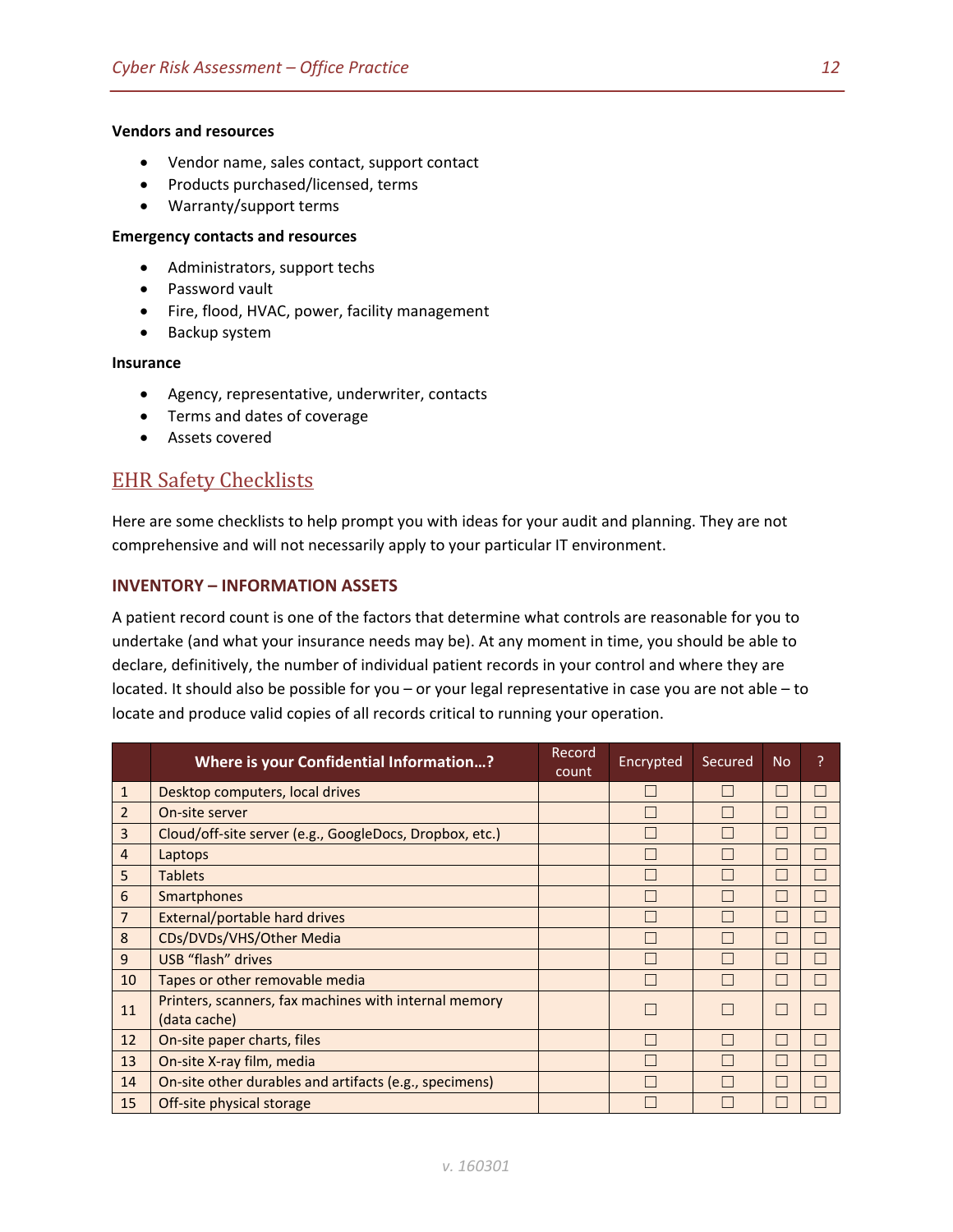|           | Where is your Confidential Information? | Record<br>count | Encrypted | 'Secured | <b>No</b> | $\overline{\phantom{a}}$ |
|-----------|-----------------------------------------|-----------------|-----------|----------|-----------|--------------------------|
| <b>16</b> | Outside billing service                 |                 |           |          |           |                          |
| 17        | 'more)                                  |                 |           |          |           |                          |

\* "Encrypted" means unreadable without a key, even if the file is stolen. "Secured" means protected from theft/loss but not encrypted.

## <span id="page-12-0"></span>**INVENTORY – PEOPLE**

The most vulnerable component of any information system is the people who work with it.

|    | Who has access to your PHI?                                                          | Controlled   | P |
|----|--------------------------------------------------------------------------------------|--------------|---|
| 18 | Clinical staff (doc, midlevel, nurse, medical assistant)                             |              |   |
| 19 | Non-clinical staff (receptionist, office manager, transcriptionist)                  |              |   |
| 20 | Others who work in your facility (maintenance, cleaning, carpenter)                  |              |   |
| 21 | Professional consultants (accountant, attorney, financial/insurance advisor)         |              |   |
| 22 | Contractors and Business Associates (e.g., IT support, consultants, billing service) |              |   |
| 23 | Liability insurance carrier                                                          |              |   |
| 24 | Part-time/temporary staff, agency staff                                              | $\mathbf{I}$ |   |
| 25 | Patients, visitors, guests, salespeople, pharma reps                                 |              |   |
| 26 | Staff family members and guests                                                      |              |   |
| 27 | Inspectors, auditors, reviewers, law enforcement                                     |              |   |
| 28 | Patient portal                                                                       |              |   |
| 29 | Social media (website, Facebook, Twitter, Sermo, LinkedIn, YouTube, etc.)            |              |   |
| 30 | (more)                                                                               |              |   |

\* "Controlled" means they have passwords, keys, badges or other verifiable access to PHI and are subject to some form of control, monitoring and/or accountability.

## <span id="page-12-1"></span>**PHYSICAL SAFEGUARDS**

|    | What are your physical safeguards?                                           | Yes | <b>No</b> | $+/-$ | P      |
|----|------------------------------------------------------------------------------|-----|-----------|-------|--------|
| 31 | There is access control to enter the premises                                |     | П         | L     | $\Box$ |
| 32 | The premises are locked after (during?) business hours                       |     | П         | Г     | П      |
| 33 | Intrusion alarms are used after (during?) business hours                     |     | П         | L     | П      |
| 34 | Unescorted visitors are prevented from entering secure parts of the premises | L   | П         | Г     | П      |
| 35 | There are "safety" areas for shelter against armed intruders                 | L   | П         |       | П      |
| 36 | Removable media are physically secured when not in use                       |     | $\Box$    |       | П      |
| 37 | Smoke/fire alarms are functional                                             |     | П         |       | П      |
| 38 | Water/flood alarms are in use where appropriate                              |     | П         | L     | П      |
| 39 | Fire protection systems are designed not to damage electronic devices        |     | П         | L     | П      |
| 40 | Electronic components are protected from power surges/spikes                 | L   | П         | L     | П      |
| 41 | Critical components are powered through uninterruptable power supplies       | L.  | П         | Г     | П      |
| 42 | Critical components are physically protected from intrusion and accidents    |     | П         | L     | П      |
| 43 | Devices are protected from theft                                             |     | П         | L     | П      |
| 44 | Name badges, access cards, etc., are inventoried and controlled              |     | П         | Г     | П      |
| 45 | There is video surveillance                                                  |     | П         | Г     | П      |
| 46 | There is off-site backup                                                     |     | П         | Г     | П      |
| 47 | Documents to be destroyed are disposed of securely                           |     | П         | Г     | П      |
| 48 | Devices storing confidential information are disposed of securely            |     |           |       |        |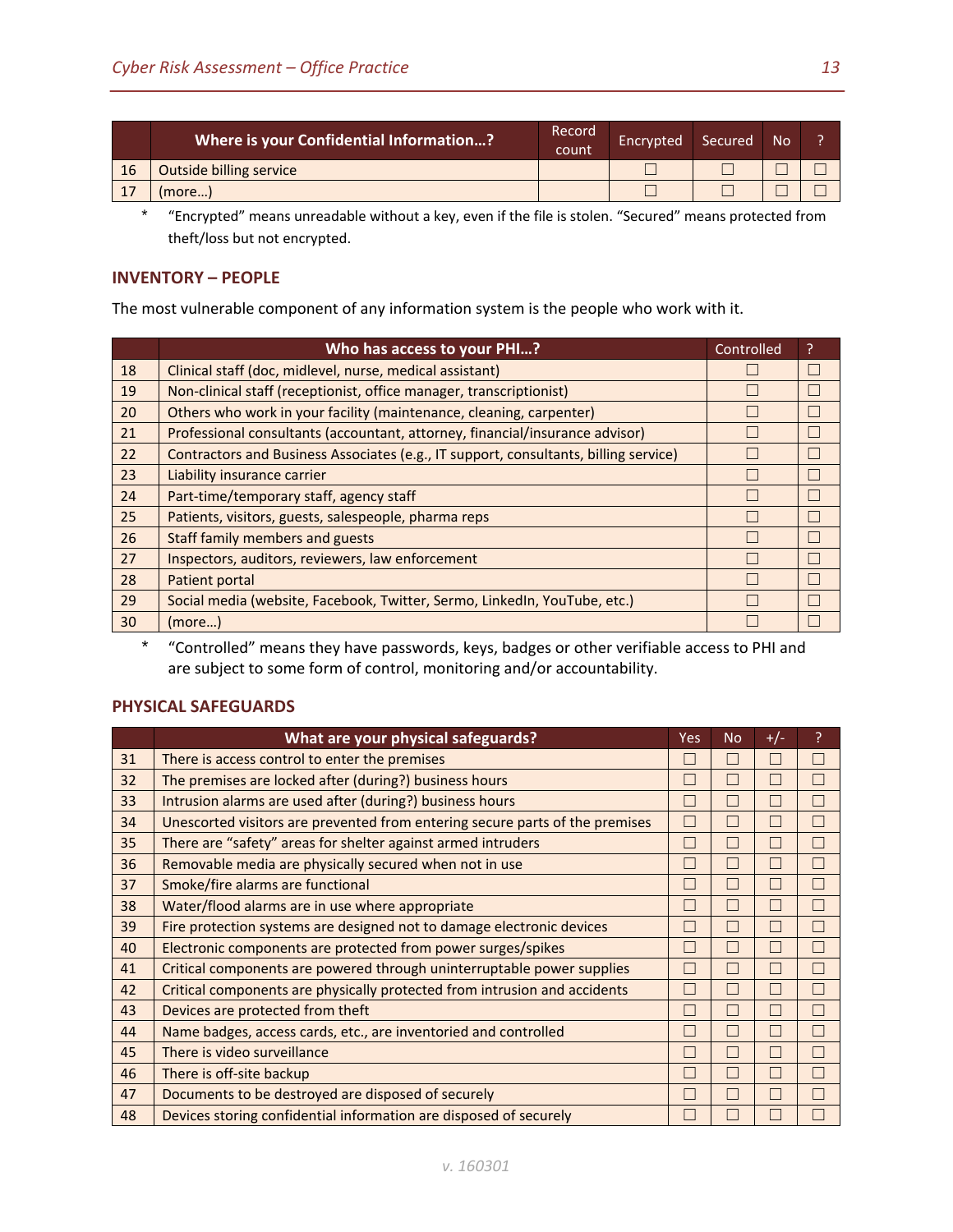|    | What are your physical safeguards? | Va<br>e: | NC |  |
|----|------------------------------------|----------|----|--|
| 49 | more…                              |          |    |  |

### <span id="page-13-0"></span>**ADMININSTRATIVE SAFEGUARDS**

|        | What are your administrative safeguards?                                                                                              | Yes           | <b>No</b> | $+/-$  | ?      |
|--------|---------------------------------------------------------------------------------------------------------------------------------------|---------------|-----------|--------|--------|
|        | POLICIES AND ROLES                                                                                                                    |               |           |        |        |
| 50     | A written document detailing the security policy is available on demand                                                               | $\mathcal{A}$ | $\Box$    | П      | П      |
| 51     | A written document detailing the privacy policy is available on demand                                                                | $\Box$        | $\Box$    | $\Box$ | $\Box$ |
| 52     | There is a designated "Privacy Officer"                                                                                               | $\Box$        | $\Box$    | $\Box$ | $\Box$ |
| 53     | There is a designated "Security Officer"                                                                                              | П             | $\Box$    | $\Box$ | $\Box$ |
| 54     | Policies are reviewed as part of the orientation of new personnel                                                                     | П             | $\Box$    | $\Box$ | $\Box$ |
| 55     | Policies are reviewed/updated periodically with staff input                                                                           | $\Box$        | $\Box$    | $\Box$ | $\Box$ |
| 56     | Policies address data retention, backup and recovery, including e-mail                                                                | $\Box$        | $\Box$    | $\Box$ | $\Box$ |
| 57     | Policies address PHI access (e.g., who, what, where, how) and monitoring                                                              | $\Box$        | $\Box$    | $\Box$ | $\Box$ |
| 58     | Periodic privacy and security audits are performed                                                                                    | $\Box$        | $\Box$    | $\Box$ | $\Box$ |
| 59     | There is a plan of action for each type of foreseeable emergency, with a                                                              | $\Box$        | $\Box$    | $\Box$ | $\Box$ |
|        | written reference guide for staff                                                                                                     |               |           |        |        |
| 60     | Drills and rehearsals are periodically done for various emergencies (e.g., data                                                       | П             | $\Box$    | $\Box$ | П      |
|        | breach, active shooter, biological/toxicological exposure, power failure)                                                             |               |           |        |        |
| 61     | There is a clear procedure for managing a suspected or actual privacy breach                                                          | $\Box$        | $\Box$    | $\Box$ | П      |
| 62     | Policies address retention/archiving/destruction/disposal of physical records,                                                        | $\Box$        | $\Box$    | $\Box$ | $\Box$ |
|        | images, media, devices, computers, photocopiers, etc.                                                                                 |               |           |        |        |
| 63     | Policies address retention/archiving/destruction of ePHI                                                                              | П             | $\Box$    | $\Box$ | $\Box$ |
| 64     | Policies address transfer of records with providers leaving the practice                                                              | П             | $\Box$    | $\Box$ | $\Box$ |
| 65     | Policies address workstation access and use                                                                                           | П             | $\Box$    | $\Box$ | $\Box$ |
| 66     | Policies address employee use of social media                                                                                         | П             | $\Box$    | $\Box$ | $\Box$ |
| 67     | Policies address use and protection of mobile devices                                                                                 | П             | $\Box$    | $\Box$ | $\Box$ |
| 68     | There are different levels of security for users with different job functions                                                         | П             | $\Box$    | $\Box$ | $\Box$ |
| 69     | There is a process with accountability for policy development and assessment                                                          | $\Box$        | $\Box$    | $\Box$ | $\Box$ |
| 70     | Policies address sanctions for violations                                                                                             | $\Box$        | $\Box$    | $\Box$ | $\Box$ |
| $71\,$ | There is a process for evaluating the safety and compatibility of software and<br>devices before installation                         | $\Box$        | $\Box$    | $\Box$ | $\Box$ |
| 72     | There is a schedule for monitoring for, and installing updates, fixes and                                                             | $\Box$        | $\Box$    | $\Box$ | $\Box$ |
|        | patches to operating systems, applications, utilities and middleware                                                                  |               |           |        |        |
| 73     | There is a schedule for periodically testing firewalls, antivirus software,                                                           | $\Box$        | $\Box$    | $\Box$ | $\Box$ |
|        | malware and phishing defenses, and looking for evidence of penetration                                                                |               |           |        |        |
| 74     | There is user input into policy development                                                                                           | П             | $\Box$    | $\Box$ | П      |
| 75     | CPO, CSIO, CIO, CMIO, CLO, CMO, CNO, CEO et al. regularly communicate                                                                 | m.            | П         | П      | П      |
| 76     | IT staff/consultants regularly attend clinical staff meetings and have                                                                | $\Box$        | $\Box$    | $\Box$ | $\Box$ |
|        | opportunities to "shadow" clinical users                                                                                              |               |           |        |        |
| 77     | Legal and ethics committees directly interact with privacy/security personnel                                                         | $\Box$        | $\Box$    | $\Box$ | $\Box$ |
| 78     | Policies address information use, ownership and confidentiality (e.g.,<br>intellectual property, copyright, trademark, trade secrets) | $\Box$        | $\Box$    | $\Box$ | $\Box$ |
| 79     | HIPAA Business Associate Agreements are in place with all vendors and                                                                 | $\Box$        | $\Box$    | $\Box$ | $\Box$ |
|        | contractors who create, receive, maintain (store) or transmit PHI                                                                     |               |           |        |        |
| 80     | Organizational data sharing agreements are in place where appropriate                                                                 | $\Box$        | $\Box$    | $\Box$ | $\Box$ |
| 81     | Policies address the use of portable devices (e.g., laptops, tablets,<br>smartphones, flash drives, CDs/DVDs)                         | $\Box$        | $\Box$    | $\Box$ | $\Box$ |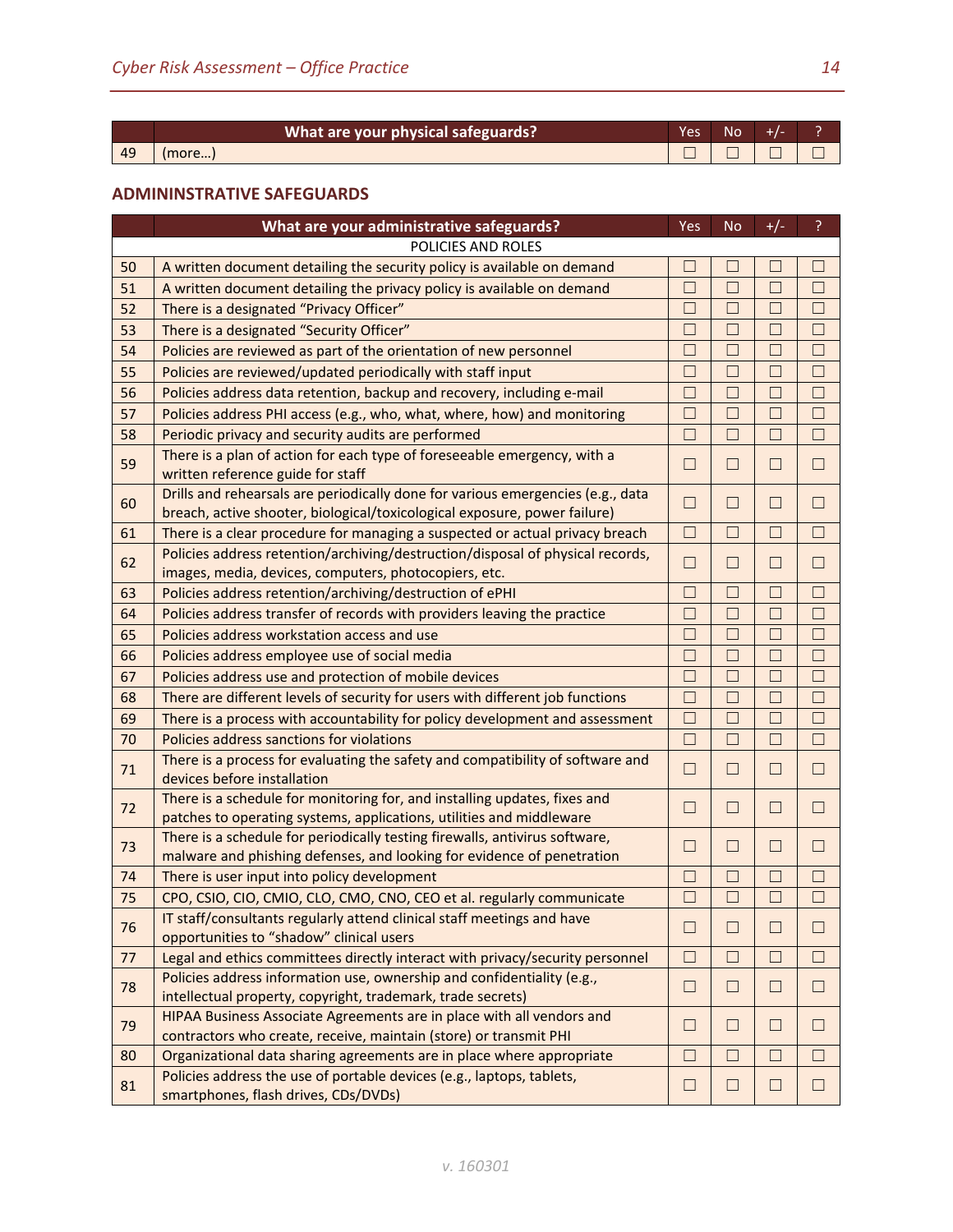|     | What are your administrative safeguards?                                                                                                                 | Yes                      | <b>No</b> | $+/-$  | P                 |
|-----|----------------------------------------------------------------------------------------------------------------------------------------------------------|--------------------------|-----------|--------|-------------------|
| 82  | Policies address removing data from the system (downloading, transmitting,<br>printing, faxing, e-mailing, telecommuting)                                | $\Box$                   | П         | П      | П                 |
| 83  | Policies address personal use of information technology, including personal<br>data storage, personal messages, personal internet use, personal software | $\overline{\phantom{a}}$ | □         | $\Box$ | $\Box$            |
| 84  | Policies address which images (in an image archiving system) constitute the<br>"official" medical record                                                 | П                        | П         | $\Box$ | $\vert \ \ \vert$ |
| 85  | Inventories of PHI, devices and authorized personnel are maintained<br>accurately and are readily available                                              | ×.                       | П         | П      |                   |
|     | <b>ACCESS CONTROLS</b>                                                                                                                                   |                          |           |        |                   |
| 86  | Policies address password management (e.g., complexity, strength<br>provisioning, de-provisioning, expiration, sharing)                                  | П                        | П         | $\Box$ | П                 |
| 87  | Passwords are unique for each user, kept confidential and not shared                                                                                     | □                        | $\Box$    | П      | П                 |
| 88  | There is a process for de-provisioning access for employees leaving the<br>practice (e.g., inactivating passwords, returning devices, data, etc.)        | $\mathbb{R}^n$           | П         | П      | □                 |
| 89  | Users are forced to change passwords periodically                                                                                                        | П                        | П         | П      | П                 |
| 90  | Users are prompted to change passwords periodically                                                                                                      | $\Box$                   | $\Box$    | $\Box$ | $\Box$            |
| 91  | Records are kept of physical access to the facility by staff (especially after<br>hours) and visitors ("Visitor Log")                                    | П                        | $\Box$    | $\Box$ | П                 |
| 92  | Records are kept of maintenance to critical physical systems                                                                                             | $\Box$                   | П         | $\Box$ | П                 |
| 93  | Access logs are periodically reviewed for anomalies                                                                                                      | П                        | П         | $\Box$ | П                 |
|     | <b>TRAINING &amp; SUPPORT</b>                                                                                                                            |                          |           |        |                   |
| 94  | Privacy and security training are mandatory for everyone                                                                                                 | П                        | П         | $\Box$ | $\Box$            |
| 95  | Staff is acquainted with the risk of "phishing" scams and impersonation risks                                                                            | П                        | П         | П      | П                 |
| 96  | There is a process for training employees on new applications                                                                                            | $\Box$                   | П         | П      | П                 |
| 97  | There is a process for documenting training                                                                                                              | П                        | П         | П      | П                 |
| 98  | There is a process for evaluating correct use and adequate skills among users                                                                            |                          |           | n.     | Г                 |
| 99  | There is a helpdesk or equivalent function, with emergency availability                                                                                  |                          |           | П      | П                 |
|     | <b>OTHER</b>                                                                                                                                             |                          |           |        |                   |
| 100 | (more)                                                                                                                                                   |                          |           |        |                   |

# <span id="page-14-0"></span>**TECHNICAL SAFEGUARDS**

|     | What are your technical safeguards?                                                                                         | Yes | No                       | $+/-$ | ς      |  |  |
|-----|-----------------------------------------------------------------------------------------------------------------------------|-----|--------------------------|-------|--------|--|--|
|     | <b>GENERAL</b>                                                                                                              |     |                          |       |        |  |  |
| 101 | Appropriate firewalls are in place                                                                                          |     | $\mathbf{L}$             |       | $\Box$ |  |  |
| 102 | Firewalls are up-to-date                                                                                                    |     | Г                        |       | □      |  |  |
| 103 | Sensitive data is encrypted at rest                                                                                         |     | L.                       |       |        |  |  |
| 104 | Sensitive data is encrypted during transmission                                                                             |     | $\overline{\phantom{0}}$ | L.    | H      |  |  |
| 105 | Unencrypted data is protected by strong access controls                                                                     |     | $\overline{\phantom{0}}$ |       | H      |  |  |
| 106 | Encryption meets current technical standards                                                                                |     | L                        |       |        |  |  |
| 107 | Anti-virus, anti-phishing, anti-spyware/adware protections are in use; updates<br>are timely installed                      |     | П                        |       |        |  |  |
| 108 | Data is backed up; backup files are encrypted                                                                               |     | $\Box$                   | H     | П      |  |  |
| 109 | Data backup (on-site and off-site) and restore functions are regularly tested                                               |     | $\Box$                   | L.    | $\Box$ |  |  |
| 110 | Computer screens lock during inactivity and prior to staff leaving the office                                               |     | П                        |       |        |  |  |
| 111 | Operating systems and software updates are timely applied                                                                   |     | L.                       |       |        |  |  |
| 112 | Routers and Wi-Fi access points are secured; Wi-Fi is encrypted; default<br>administrator ID and password have been changed |     | Г                        |       |        |  |  |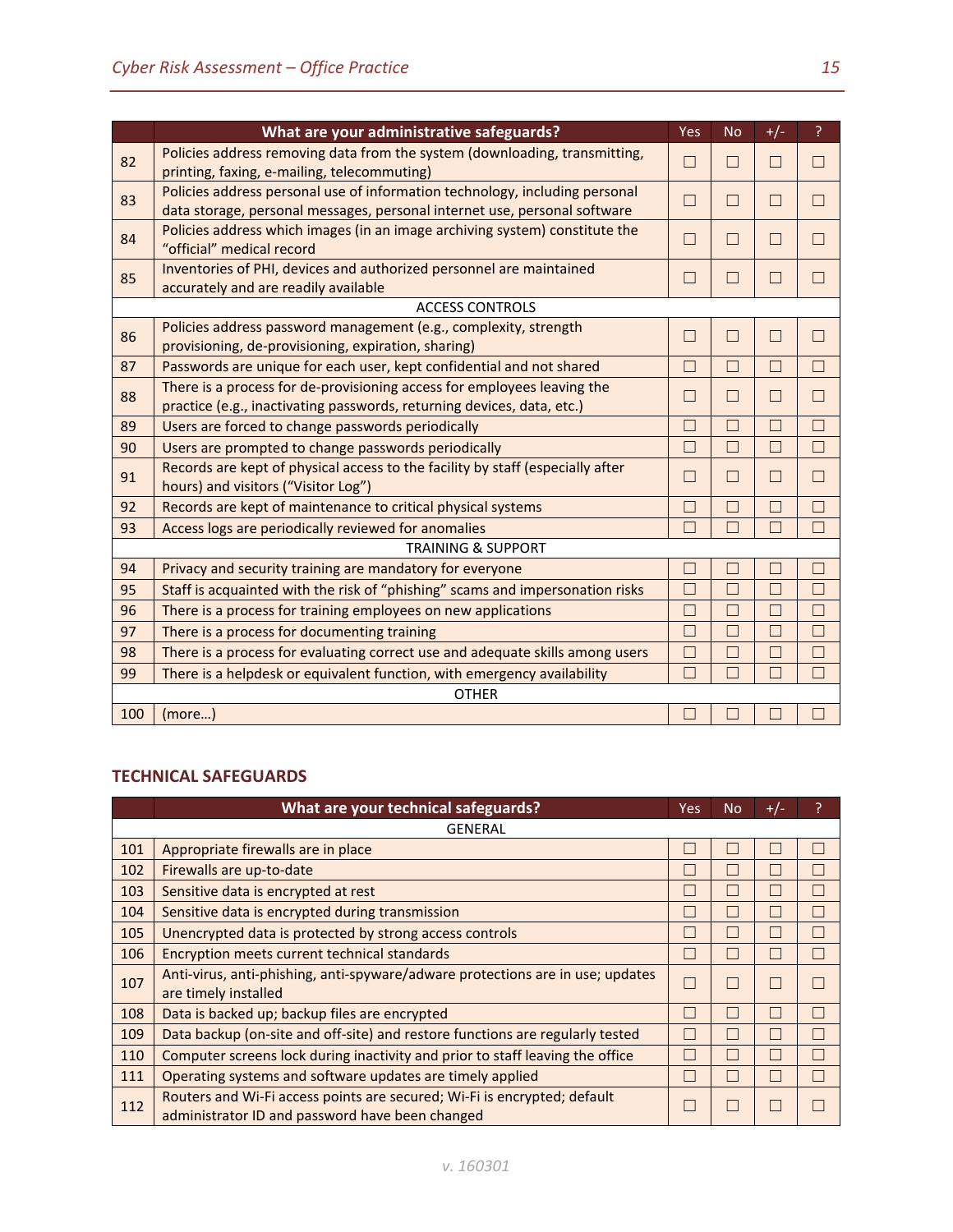|     | What are your technical safeguards?                                                                                                          | Yes    | <b>No</b> | $+/-$  | P      |
|-----|----------------------------------------------------------------------------------------------------------------------------------------------|--------|-----------|--------|--------|
| 113 | Devices are password protected                                                                                                               | П      | $\Box$    | $\Box$ | $\Box$ |
| 114 | Devices are encrypted                                                                                                                        | П      | $\Box$    | П      | П      |
| 115 | Technology is in place to implement access policies (as above)                                                                               | П      | $\Box$    | П      | П      |
| 116 | Periodic audits are done of what software is installed and what it does                                                                      | П      | $\Box$    | П      | $\Box$ |
| 117 | Periodic audits are done of devices connected to the system and what they do                                                                 | $\Box$ | $\Box$    | $\Box$ | $\Box$ |
| 118 | Mobile devices have remote location/lockdown capability                                                                                      | $\Box$ | П         | П      | $\Box$ |
| 119 | Access to confidential information is monitored and logged; log files are<br>periodically reviewed for accuracy and impact                   | П      | $\Box$    | $\Box$ | $\Box$ |
| 120 | User privileges are tested, monitored and controlled                                                                                         | П      | $\Box$    | $\Box$ | $\Box$ |
| 121 | E-mail system for internal users is encrypted and protected                                                                                  | П      | $\Box$    | П      | $\Box$ |
| 122 | Text messaging system for internal users is encrypted and protected                                                                          | $\Box$ | $\Box$    | $\Box$ | $\Box$ |
| 123 | There is a secure messaging system for communicating with external users                                                                     | П      | $\Box$    | П      | $\Box$ |
| 124 | Websites are protected with appropriate permissions and privileges                                                                           | $\Box$ | $\Box$    | $\Box$ | $\Box$ |
| 125 | There are audit trails (metadata) capturing user-level data of transactions<br>(e.g., "view," "edit," "delete," "copy/paste," "print," etc.) | П      | $\Box$    | $\Box$ | $\Box$ |
| 126 | Multiple logins by a single user are monitored or restricted                                                                                 | $\Box$ | $\Box$    | П      | П      |
| 127 | Critical functions are tested after software updates                                                                                         | $\Box$ | $\Box$    | П      | $\Box$ |
| 128 | It is possible to determine which devices are accessing your data at any time                                                                | $\Box$ | $\Box$    | $\Box$ | $\Box$ |
|     | TECHNICAL ACCESS CONTROLS                                                                                                                    |        |           |        |        |
| 129 | Users are associated with unique passwords, tokens, biometric measures, or<br>other means of definitive identification                       | П      | $\Box$    | $\Box$ | $\Box$ |
| 130 | Access to confidential information is controlled using unique IDs                                                                            | П      | $\Box$    | П      | $\Box$ |
| 131 | Access to confidential information is restricted with respect to certain<br>functions (e.g., read-only, edit, print, etc.)                   | П      | $\Box$    | $\Box$ | $\Box$ |
| 132 | Access to confidential information is restricted according to user roles                                                                     | П      | $\Box$    | $\Box$ | П      |
| 133 | There is a procedure for emergency access to critical information                                                                            | П      | П         | П      | П      |
| 134 | Users are automatically logged-off after a period of inactivity                                                                              | $\Box$ | $\Box$    | $\Box$ | $\Box$ |
| 135 | Screens are automatically locked after a period of inactivity                                                                                | $\Box$ | $\Box$    | П      | П      |
| 136 | The author (person or entity) for every transaction can be authenticated                                                                     | П      | $\Box$    | $\Box$ | $\Box$ |
| 137 | There are controls protecting the integrity of electronically transmitted PHI                                                                | П      | $\Box$    | П      | $\Box$ |
| 138 | The organization is compliant with the Payment Card Industry (PCI) security<br>standard if credit cards are processed                        | П      | $\Box$    | $\Box$ | П      |
| 139 | (more)                                                                                                                                       | $\Box$ | $\Box$    | П      | П      |

## <span id="page-15-0"></span>**DISASTER PLAN**

A vital part of insuring information *availability* is to have a plan for each plausible disaster scenario that might impact the facility. Typical risks that should be considered include:

### **Natural**

Tornado, hail, wind, blizzard, ice storm, flood, hurricane, storm surge; fire, lightning, pandemic, etc.

#### **Human**

Biological, nuclear, incendiary, chemical, explosive (BNICE); terrorism – cyber, food, water, infrastructure, hostages; active shooter, etc.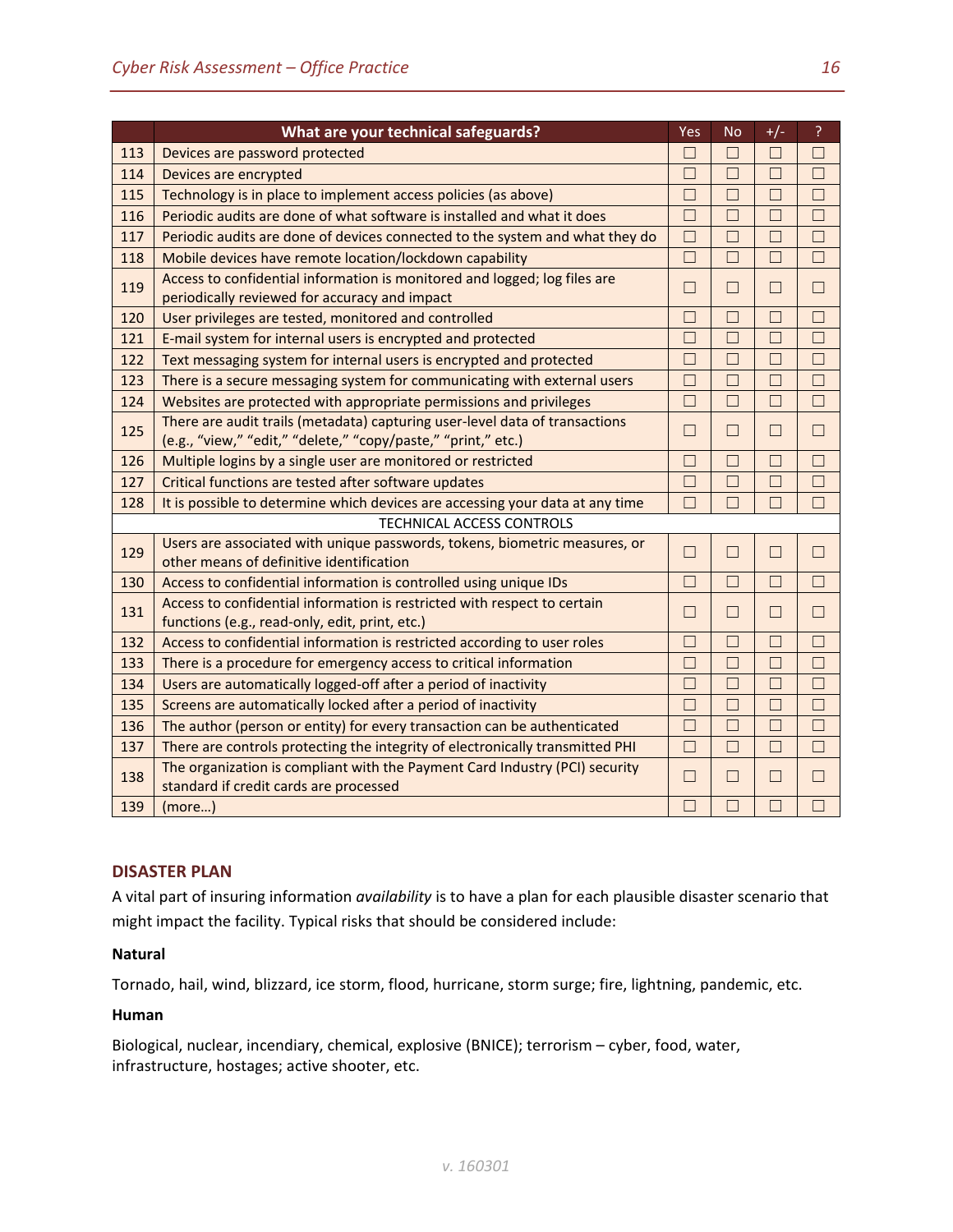### **Disruption (accompany other disasters)**

Personnel; electrical power, heating, air quality; transportation (food, water, ambulance, family, work); communications (phone, fax, news, internet); emergency services (police, ambulance, fire, hazmat); basic needs (shelter, food, water, sewer, clothing, medicine); family separation

|     | What is your disaster plan?                                                      | Yes | No. | $+/-$ |  |  |
|-----|----------------------------------------------------------------------------------|-----|-----|-------|--|--|
| 140 | There is a disaster/continuity plan in the event of technology failure, power or |     |     |       |  |  |
|     | communication interruption, or other catastrophe                                 |     |     |       |  |  |
| 141 | There is a communication "tree"                                                  |     |     |       |  |  |
| 142 | Critical contact information is available on-site and off-site                   |     |     |       |  |  |
| 143 | There are contingencies for operating without electronic records, fax, phone,    |     |     |       |  |  |
|     | power, order entry, result reporting, etc.                                       |     |     |       |  |  |
| 144 | There is a contingency plan for providing service at a different physical site   |     |     |       |  |  |
|     | <b>OTHER</b>                                                                     |     |     |       |  |  |
| 145 | (more)                                                                           |     |     |       |  |  |

## <span id="page-16-0"></span>**CLINICAL INFORMATION PRACTICES**

This category of suggestions does not directly pertain to security and privacy, but highlights issues that have been shown to causes errors – and liability – in the use of healthcare information technology. Some suggestions may be considered "good practices." Others are alternative ways to address common risks. Nothing below represents a standard of practice.

<span id="page-16-1"></span>

|     | How good are your clinical information practices?                                                                               | Yes.   | <b>No</b>     | $+/-$                    | P      |
|-----|---------------------------------------------------------------------------------------------------------------------------------|--------|---------------|--------------------------|--------|
|     | <b>GENERAL DOCUMENTATION</b>                                                                                                    |        |               |                          |        |
| 146 | Visit notes/dictation are recorded within 24 hours of the encounter                                                             |        |               |                          |        |
| 147 | Visit notes/dictation are recorded within 7 days of the encounter                                                               |        |               | ×.                       |        |
| 148 | Dates of dictation and transcription are recorded                                                                               | $\Box$ | $\mathcal{A}$ | п                        | n.     |
| 149 | Users take a specific action (e.g., e-signature) to validate authorship                                                         | П      |               | П                        | П      |
| 150 | Authors validate entries within 24 hours of creation                                                                            | П      | П             | П                        | П      |
| 151 | The system "locks" entries after a defined period following creation                                                            | П      | $\Box$        | П                        | $\Box$ |
| 152 | There is a method for correcting errors in notes directly within the note                                                       | П      | П             | П                        | П      |
| 153 | There are alerting systems for missing documentation, orders without results,                                                   | $\Box$ | n l           | ш                        | m.     |
|     | results without disposition, messages without replies, etc.                                                                     |        |               |                          |        |
| 154 | The "date-the-encounter-occurred" is evident for every entry                                                                    | П      | П             | П                        | π      |
| 155 | The system records user ID every time ePHI is created or changed                                                                | П      | π             | П                        | П      |
| 156 | The system records user ID every time ePHI is viewed, printed or transmitted                                                    | $\Box$ | $\Box$        | П                        | П      |
| 157 | The system tracks changes made after original entries are authenticated                                                         | П      | П             | П                        | П      |
| 158 | Patient and provider identities are evident for every entry (onscreen and<br>printed)                                           |        | $\Box$        | $\overline{\phantom{a}}$ |        |
| 159 | The author of every entry can be identified (including changes, additions and<br>corrections)                                   | m.     | П             | П                        |        |
| 160 | A record of adverse reactions/contraindications (sometimes mislabeled<br>"allergies") is displayed consistently and prominently | П      | П             | $\Box$                   | П      |
| 161 | If there is a prescribing system, it is activated and used correctly                                                            | $\Box$ | $\Box$        | $\Box$                   | П      |
| 162 | The prescribing system alerts prescribers about contraindications                                                               | П      | □             | п                        |        |
| 163 | The system alerts prescribers about duplication, interactions, dose, etc.                                                       |        |               | ×                        |        |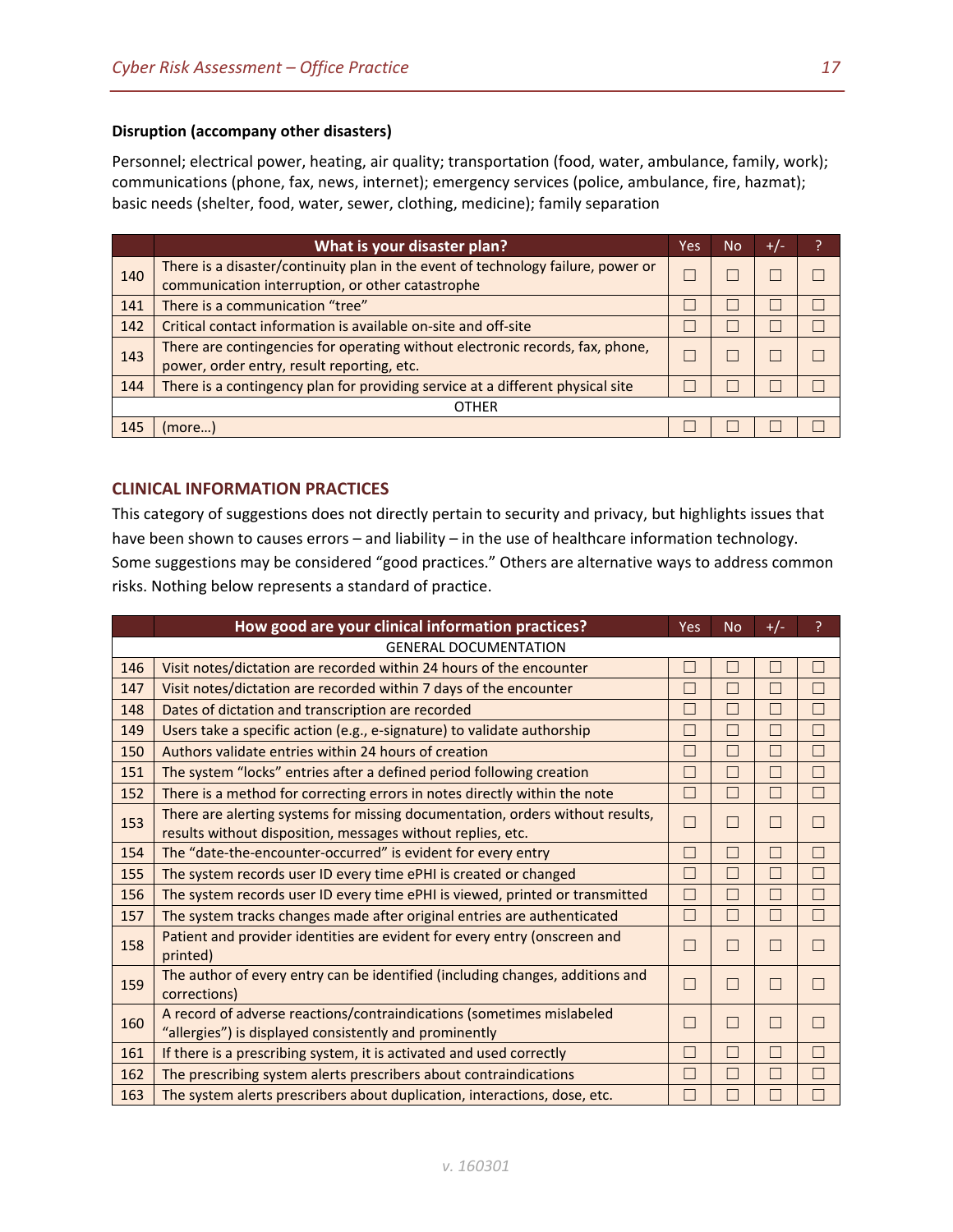|     | How good are your clinical information practices?                                                                        | Yes                      | <b>No</b> | $+/-$  | $\overline{?}$ |
|-----|--------------------------------------------------------------------------------------------------------------------------|--------------------------|-----------|--------|----------------|
| 164 | Documentation clearly distinguishes between "not recorded," "not                                                         | $\Box$                   | $\Box$    | $\Box$ | $\Box$         |
|     | asked/examined," "asked/examined and normal," etc.                                                                       |                          |           |        |                |
| 165 | Adverse reactions/contraindications (often misnamed "Allergies") are verified<br>at each visit                           | a.                       | $\Box$    | $\Box$ | $\Box$         |
| 166 | There is a method for indicating documentation is complete for a given visit                                             | П                        | П         | $\Box$ | $\Box$         |
| 167 | An individualized note is created for each patient encounter                                                             | П                        | П         | $\Box$ | $\Box$         |
| 168 | The system requires authors to review entries prior to authentication                                                    | $\Box$                   | $\Box$    | $\Box$ | $\Box$         |
| 169 | The system has ways to reduce the opportunity for orders, results,<br>commutations to be filed without review            | $\Box$                   | $\Box$    | $\Box$ | $\Box$         |
| 170 | Periodic audits are done of the quality of documentation                                                                 | П                        | П         | $\Box$ | $\Box$         |
|     | Prescription documentation (including office samples) includes date,                                                     |                          |           |        |                |
| 171 | prescriber, form, dose, quantity, instructions, indication, and refills                                                  | П                        | $\Box$    | $\Box$ | $\Box$         |
| 172 | Notes created with voice recognition are proofread for meaningful errors                                                 | П                        | $\Box$    | П      | $\Box$         |
| 173 | All significant patient communications (including phone calls, e-mails, verbal<br>contacts) are documented in the record | $\Box$                   | □         | $\Box$ | $\Box$         |
| 174 | There is a process for verifying/reconciling record content with patients                                                |                          | $\Box$    | П      | П              |
|     | AUTO-POPULATED DATA                                                                                                      |                          |           |        |                |
| 175 | The copy/paste function has been disabled                                                                                | П                        | ΓI        | $\Box$ | $\Box$         |
| 176 | Policies stipulate whether and how the copy/paste function may be used                                                   | $\Box$                   | П         | П      | П              |
|     | Fields that have been auto-populated by the system are reviewed/corrected                                                |                          |           |        |                |
| 177 | at the time of documentation                                                                                             | $\Box$                   | $\Box$    | $\Box$ | $\Box$         |
| 178 | Automatic paste-forward function is not used                                                                             | П                        | П         | $\Box$ | $\Box$         |
| 179 | Prior visit data is not automatically pasted forward into subsequent records                                             | П                        | П         | $\Box$ | $\Box$         |
|     | The system requires an affirmative decision and action by a clinician before                                             |                          |           |        |                |
| 180 | certain critical actions (e.g., resolving problems, inactivating medications,                                            | $\overline{\phantom{a}}$ | $\Box$    | $\Box$ | $\Box$         |
|     | deleting allergies, refilling prescriptions, acknowledging results)                                                      | П                        |           |        |                |
| 181 | Policies address how "copy/paste" will be used                                                                           |                          | П         | $\Box$ | □              |
| 182 | Dropdown lists and templates are periodically reviewed by clinical staff                                                 |                          | П         | П      | □              |
|     | <b>DECISION SUPPORT</b><br>Alerts, warnings, prompts, reminders, guidelines, etc. are periodically tested,               |                          |           |        |                |
| 183 | reviewed and updated                                                                                                     | П                        | $\Box$    | $\Box$ | $\Box$         |
| 184 | Alerts, guidelines, etc. can be overridden or disabled under certain conditions                                          | П                        | П         | П      | $\Box$         |
| 185 | An audit trail is created when alerts, guidelines, etc. are overridden                                                   | П                        | П         | П      | $\Box$         |
| 186 | Authorship and accountability for alerts, guidelines, etc. is clear                                                      | $\Box$                   | $\Box$    | $\Box$ | $\Box$         |
| 187 | Legal responsibility for errors caused by alerts, guidelines, etc. is clear                                              | П                        | П         | П      | $\Box$         |
|     | COMMUNICATION                                                                                                            |                          |           |        |                |
| 188 | The practice uses e-mail to communicate with patients                                                                    | $\Box$                   | $\Box$    | $\Box$ | ⊔              |
| 189 | The practice uses a secure messaging system to communicate with patients                                                 | $\Box$                   | $\Box$    | $\Box$ | $\Box$         |
| 190 | The practice uses e-mail to communicate with providers, facilities, etc.                                                 |                          | Ш         | $\Box$ | ⊔              |
| 191 | The practice uses a secure messaging system for providers, facilities, etc.                                              | $\Box$                   | П         | $\Box$ | $\Box$         |
| 192 | Incoming faxes are protected from loss or inappropriate disclosure                                                       | $\Box$                   | $\Box$    | □      | $\Box$         |
| 193 | Incoming messages (from all sources) are reviewed before being saved                                                     | П                        | П         | $\Box$ | $\Box$         |
|     | RECALL, TRACKING, FOLLOW-UP                                                                                              |                          |           |        |                |
| 194 | There is a clinical tracking/reminder system                                                                             | a.                       | ×         | ×.     | $\Box$         |
| 195 | Tracking system monitors when items are due, delinquent and resolved                                                     | $\Box$                   | П         | П      | $\Box$         |
| 196 | Tracking system can accommodate any type of future item/agenda                                                           | П                        | $\Box$    | $\Box$ | $\Box$         |
| 197 | Tracking system monitors certain standard items (e.g., preventive procedures)                                            | $\Box$                   | $\Box$    | $\Box$ | $\Box$         |
| 198 | Tracking system triggers an alert/message when items are due                                                             | $\Box$                   | $\Box$    | $\Box$ | $\Box$         |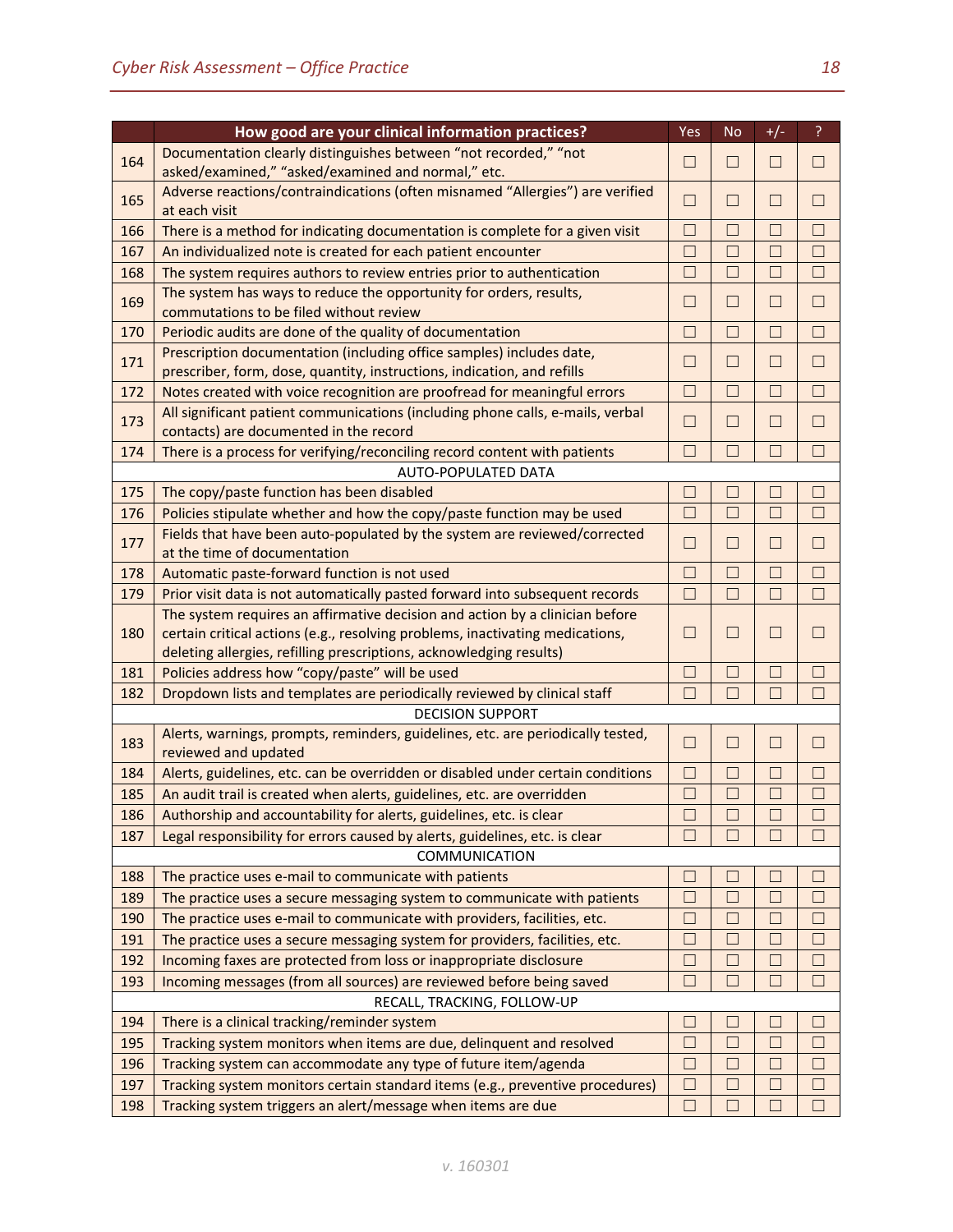| How good are your clinical information practices?<br>199<br>Tracking system triggers an alert/message when items are delinquent<br>$\Box$<br>$\vert \ \ \vert$<br>$\mathbf{L}$<br>Tracking system changes the status of items as workflow progresses (e.g.,<br>200<br>$\Box$<br>$\Box$<br>□<br>status "received" changed to status "reviewed")<br>Tracking system can contact involved parties (e.g., patients, clinicians, staff,<br>201<br>$\Box$<br>ш<br>ш<br>consultants)<br>202<br>Tracking system generates regular and on-demand reports<br>П<br>П<br>П<br>IMPORT, ARCHIVING, RETENTION | $\Box$<br>$\Box$<br>П<br>П |
|------------------------------------------------------------------------------------------------------------------------------------------------------------------------------------------------------------------------------------------------------------------------------------------------------------------------------------------------------------------------------------------------------------------------------------------------------------------------------------------------------------------------------------------------------------------------------------------------|----------------------------|
|                                                                                                                                                                                                                                                                                                                                                                                                                                                                                                                                                                                                |                            |
|                                                                                                                                                                                                                                                                                                                                                                                                                                                                                                                                                                                                |                            |
|                                                                                                                                                                                                                                                                                                                                                                                                                                                                                                                                                                                                |                            |
|                                                                                                                                                                                                                                                                                                                                                                                                                                                                                                                                                                                                |                            |
|                                                                                                                                                                                                                                                                                                                                                                                                                                                                                                                                                                                                |                            |
|                                                                                                                                                                                                                                                                                                                                                                                                                                                                                                                                                                                                |                            |
| 203<br>External paper documents are scanned into the EMR<br>×.<br>a l<br>Ш                                                                                                                                                                                                                                                                                                                                                                                                                                                                                                                     | Ш                          |
| П<br>204<br>Legacy paper documents are scanned into the EMR<br>П<br>$\Box$                                                                                                                                                                                                                                                                                                                                                                                                                                                                                                                     | $\Box$                     |
| 205<br>П<br>Scanned documents are reviewed by a clinician<br>П<br>П                                                                                                                                                                                                                                                                                                                                                                                                                                                                                                                            | П                          |
| П<br>П<br>П<br>206<br>Scanned documents are verified before originals are destroyed                                                                                                                                                                                                                                                                                                                                                                                                                                                                                                            | П                          |
| 207<br>Incoming legacy/external paper documents are summarized by a clinician<br>П<br>ш                                                                                                                                                                                                                                                                                                                                                                                                                                                                                                        | $\Box$                     |
| If paper documents are not 100% scanned, all originals are retrievable<br>$\Box$<br>$\Box$<br>208<br>$\Box$                                                                                                                                                                                                                                                                                                                                                                                                                                                                                    | $\Box$                     |
| 209<br>Effort is made to obtain prior records on all patients<br>П<br>П<br>П                                                                                                                                                                                                                                                                                                                                                                                                                                                                                                                   | $\Box$                     |
| There is a consistent process for obtaining prior records on all patients<br>П<br>210<br>П<br>П                                                                                                                                                                                                                                                                                                                                                                                                                                                                                                | $\Box$                     |
| Electronic image files are acquired, viewed, stored, transmitted, etc. in accord                                                                                                                                                                                                                                                                                                                                                                                                                                                                                                               |                            |
| 211<br>$\Box$<br>$\Box$<br>$\Box$<br>with industry standards                                                                                                                                                                                                                                                                                                                                                                                                                                                                                                                                   | $\Box$                     |
| RECORD INPUT AND OUTPUT                                                                                                                                                                                                                                                                                                                                                                                                                                                                                                                                                                        |                            |
| 212<br>A paper copy of a "visit record" can be readily generated<br>П<br>m.<br>$\Box$                                                                                                                                                                                                                                                                                                                                                                                                                                                                                                          | П                          |
| Printed visit records show (in a format easily used by readers):                                                                                                                                                                                                                                                                                                                                                                                                                                                                                                                               |                            |
| Date of visit<br>a.                                                                                                                                                                                                                                                                                                                                                                                                                                                                                                                                                                            |                            |
| Date documentation completed<br>b.                                                                                                                                                                                                                                                                                                                                                                                                                                                                                                                                                             |                            |
| Provider identity (and author identity, if different)<br>c.                                                                                                                                                                                                                                                                                                                                                                                                                                                                                                                                    |                            |
| A note meeting applicable documentation standards<br>d.<br>213<br>$\Box$<br>$\Box$<br>$\Box$                                                                                                                                                                                                                                                                                                                                                                                                                                                                                                   |                            |
| Essential data, assessments, procedures, treatments and follow up plan<br>e.                                                                                                                                                                                                                                                                                                                                                                                                                                                                                                                   |                            |
| f.<br>Date printed                                                                                                                                                                                                                                                                                                                                                                                                                                                                                                                                                                             |                            |
| Printed visit records do not contain:                                                                                                                                                                                                                                                                                                                                                                                                                                                                                                                                                          |                            |
| Irrelevant, redundant or confusing administrative/technical data that<br>g.<br>has minimal or no clinical value                                                                                                                                                                                                                                                                                                                                                                                                                                                                                |                            |
| A paper copy of the "complete patient chart" can be readily generated<br>214<br>$\Box$<br>П<br>$\Box$                                                                                                                                                                                                                                                                                                                                                                                                                                                                                          | $\Box$                     |
| Printed "complete patient charts" contain (in a format easily used by readers):                                                                                                                                                                                                                                                                                                                                                                                                                                                                                                                |                            |
| All visit notes<br>a.                                                                                                                                                                                                                                                                                                                                                                                                                                                                                                                                                                          |                            |
| All results, reports, referrals, consultations and correspondence<br>b.                                                                                                                                                                                                                                                                                                                                                                                                                                                                                                                        |                            |
| c. All external records received from other providers<br>215<br>$\Box$<br>$\Box$<br>ப                                                                                                                                                                                                                                                                                                                                                                                                                                                                                                          |                            |
| All records of communications (phone, e-mail, etc.)<br>d.                                                                                                                                                                                                                                                                                                                                                                                                                                                                                                                                      |                            |
| All other information appropriately requested<br>e.                                                                                                                                                                                                                                                                                                                                                                                                                                                                                                                                            |                            |
| f.<br>Date printed                                                                                                                                                                                                                                                                                                                                                                                                                                                                                                                                                                             |                            |
| 216<br>Outgoing records are reviewed for accuracy and completeness<br>$\Box$<br>$\Box$<br>$\Box$                                                                                                                                                                                                                                                                                                                                                                                                                                                                                               | $\Box$                     |
| An electronic copy of a "visit record" and a "complete patient chart" can be<br>217<br>$\Box$<br>$\Box$<br>$\Box$                                                                                                                                                                                                                                                                                                                                                                                                                                                                              | $\Box$                     |
| readily generated                                                                                                                                                                                                                                                                                                                                                                                                                                                                                                                                                                              |                            |
| There is a system to ensure that written documentation of phone calls or<br>218<br>$\Box$<br>$\Box$<br>$\Box$                                                                                                                                                                                                                                                                                                                                                                                                                                                                                  | П                          |
| requests for medication refills are scanned into the EMR                                                                                                                                                                                                                                                                                                                                                                                                                                                                                                                                       |                            |
| 219<br>Visual displays of patient information are usable and do not induce user errors<br>$\Box$<br>$\Box$<br>$\Box$                                                                                                                                                                                                                                                                                                                                                                                                                                                                           | Ш                          |
| $\Box$<br>$\Box$<br>220<br>The record can be viewed during the visit by both physician and patient<br>$\Box$                                                                                                                                                                                                                                                                                                                                                                                                                                                                                   | $\Box$                     |
| The practitioner's process for interacting with the patient and the chart<br>221<br>$\Box$<br>$\Box$<br>$\Box$                                                                                                                                                                                                                                                                                                                                                                                                                                                                                 | □                          |
| fosters good human interaction as well as effective data collection                                                                                                                                                                                                                                                                                                                                                                                                                                                                                                                            |                            |
| Erroneous entries can be readily corrected and erroneous or misleading data<br>222<br>$\Box$<br>$\Box$<br>$\Box$<br>is removed from the display                                                                                                                                                                                                                                                                                                                                                                                                                                                | ⊔                          |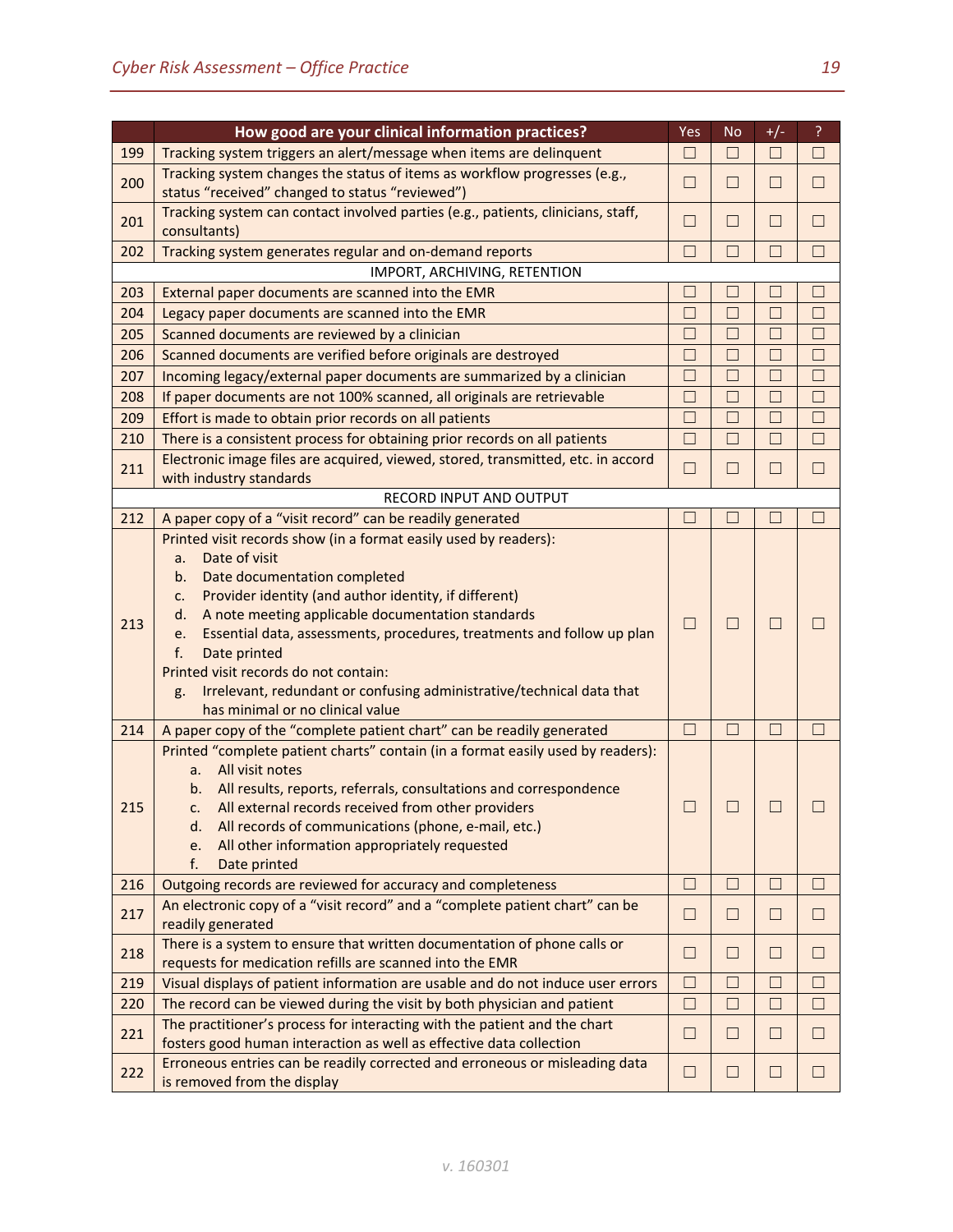|     | How good are your clinical information practices?                                                                          | Yes |  |  |
|-----|----------------------------------------------------------------------------------------------------------------------------|-----|--|--|
| 223 | If record locking is used, an amended/corrected entry is clearly connected<br>with the original erroneous/incomplete entry |     |  |  |
| 224 | more)                                                                                                                      |     |  |  |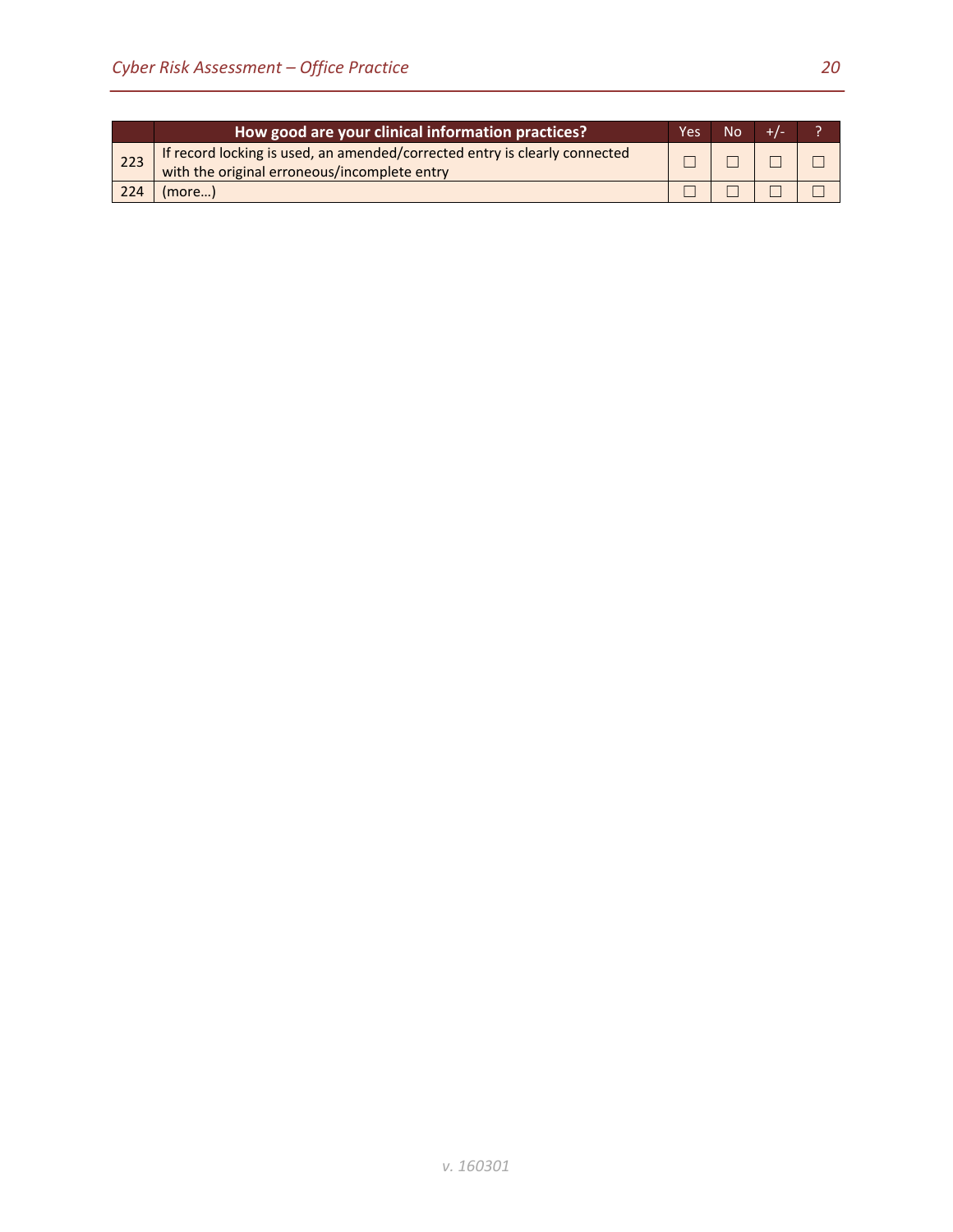# **THREAT MATRIX TEMPLATE (Duplicate as needed)**

<span id="page-20-0"></span>

| <b>Threat</b> | <b>Risk</b><br>(Probability) |        |        | Impact<br>(Effect) |        | <b>Safeguards</b> |  |
|---------------|------------------------------|--------|--------|--------------------|--------|-------------------|--|
|               | High                         | Med    | Low    | High               | Med    | Low               |  |
|               | $\Box$                       | $\Box$ | $\Box$ | $\Box$             | $\Box$ | $\Box$            |  |
|               | $\Box$                       | $\Box$ | $\Box$ | $\Box$             | $\Box$ | $\Box$            |  |
|               | $\Box$                       | $\Box$ | $\Box$ | $\Box$             | $\Box$ | $\Box$            |  |
|               | $\Box$                       | $\Box$ | $\Box$ | $\Box$             | $\Box$ | $\Box$            |  |
|               | $\Box$                       | $\Box$ | $\Box$ | $\Box$             | $\Box$ | $\Box$            |  |
|               | $\Box$                       | $\Box$ | $\Box$ | $\Box$             | $\Box$ | $\Box$            |  |
|               | $\Box$                       | $\Box$ | $\Box$ | $\Box$             | $\Box$ | $\Box$            |  |
|               | $\Box$                       | $\Box$ | $\Box$ | $\Box$             | $\Box$ | $\Box$            |  |
|               | $\Box$                       | $\Box$ | $\Box$ | $\Box$             | $\Box$ | $\Box$            |  |
|               | $\Box$                       | $\Box$ | $\Box$ | $\Box$             | $\Box$ | $\Box$            |  |
|               | $\Box$                       | $\Box$ | $\Box$ | $\Box$             | $\Box$ | $\Box$            |  |
|               | $\Box$                       | $\Box$ | $\Box$ | $\Box$             | $\Box$ | $\Box$            |  |
|               | $\Box$                       | $\Box$ | $\Box$ | $\Box$             | $\Box$ | $\Box$            |  |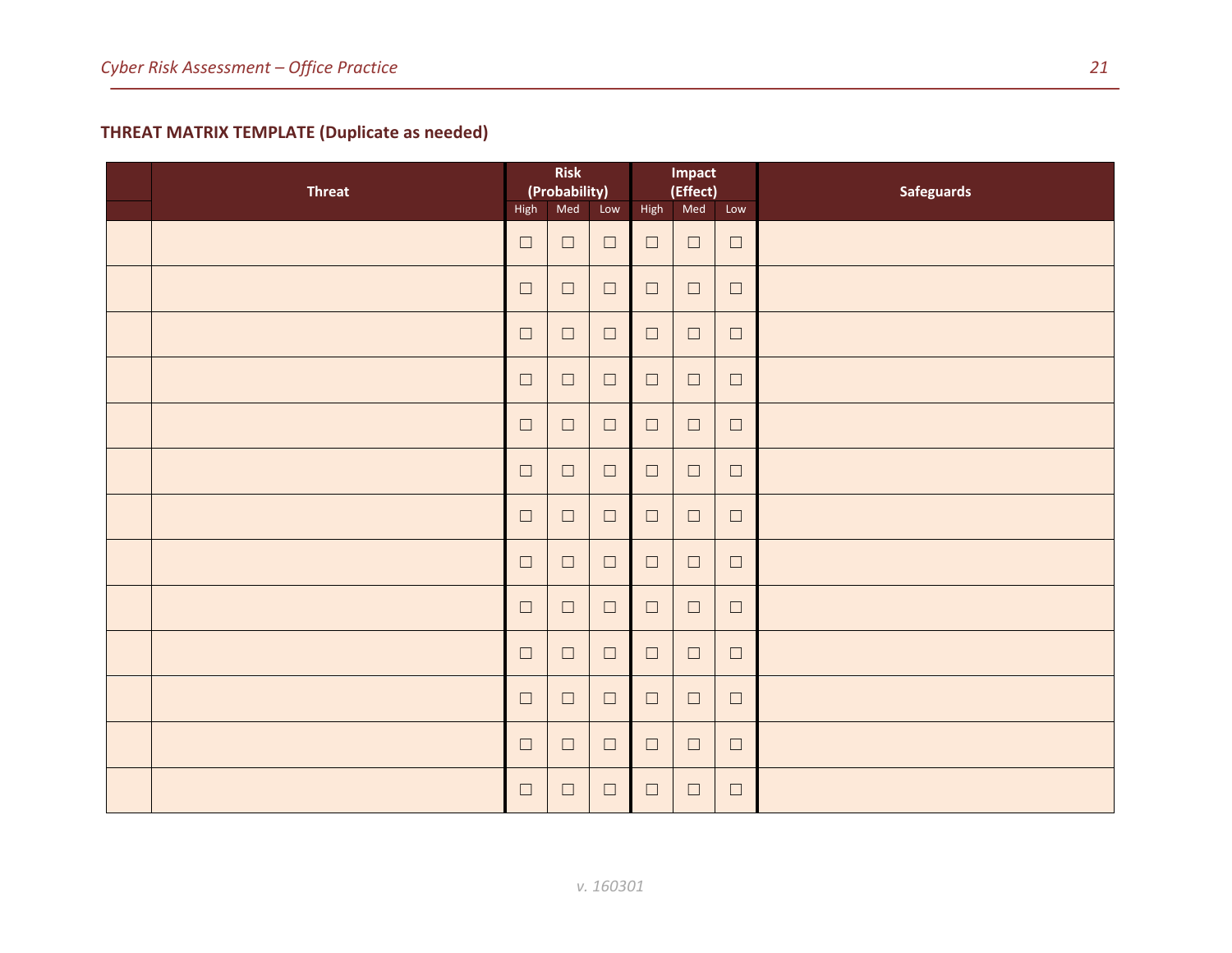# <span id="page-21-0"></span>Establishing a Culture of Safety

A "High Reliability Organization" is one that succeeds in avoiding adverse events in an environment where accidents are expected in the normal course of operations, because of risks and complexity. High Reliability Organizations have a recognizable "culture of safety."

|     | Does your organization have a "Culture of Safety?"                                           | Yes |  |
|-----|----------------------------------------------------------------------------------------------|-----|--|
| 225 | There is visible leadership commitment to safety as a priority                               |     |  |
| 226 | There is a blame-free environment for reporting errors, hazards, issues and adverse events   |     |  |
| 227 | Staff are actively encouraged to report errors, hazards, issues and adverse events           |     |  |
| 228 | Staff have confidence that reports will be acted upon                                        |     |  |
| 229 | Proper and effective channels for reporting are well known among staff                       |     |  |
| 230 | There is an effective system for collecting and analyzing errors, hazards, issues and events |     |  |
| 231 | (more)                                                                                       |     |  |

# <span id="page-21-1"></span>Record Privacy Checklist

*Security* and *privacy* are not the same. Security addresses the requirements to insure the confidentiality, integrity and availability of clinical data. Privacy defines and limits the circumstances in which an individual's protected heath information may be used or disclosed.<sup>[6](#page-21-2)</sup> Covered entities are bound by both the HIPAA Security and Privacy Rules.

|     | How are your record privacy practices?                                                                                                                                                                                                            | <b>Yes</b> | <b>No</b> | $+/-$       | P      |
|-----|---------------------------------------------------------------------------------------------------------------------------------------------------------------------------------------------------------------------------------------------------|------------|-----------|-------------|--------|
| 232 | There is a designated Privacy Officer                                                                                                                                                                                                             |            | $\Box$    |             |        |
| 233 | Patients are provided with required HIPAA forms and instructions                                                                                                                                                                                  |            | П         | П           | □      |
| 234 | There are written policies and procedures addressing the processes for use<br>and disclosure of protected information                                                                                                                             |            |           |             |        |
| 235 | Training addresses use and disclosure of protected information                                                                                                                                                                                    | ×          | П         | П           |        |
| 236 | The EHR has functionality for sequestering/segregating sensitive portions of<br>the chart, at patient request, and to meet federal, state or local regulations<br>(e.g., alcohol/drug treatment records)                                          |            | $\Box$    | ш           |        |
| 237 | There is a mechanism for tracking who has accessed patient information                                                                                                                                                                            | ×          | $\Box$    | H           | $\Box$ |
| 238 | A record of disclosures/access to PHI apart from treatment, payment or<br>healthcare operations can be provided to patients on request                                                                                                            | ×.         | $\Box$    | ш           |        |
| 239 | There is a process whereby patients can amend their medical records                                                                                                                                                                               | ×          | $\Box$    | П           | П      |
| 240 | There is a process whereby patients can restrict information from being<br>released to a health plan if they are paying for a service out-of-pocket                                                                                               |            | $\Box$    | <b>STEP</b> |        |
| 241 | There is a process for accommodating reasonable patient requests to use/not<br>use specific channels of communication (e.g., cell phone)                                                                                                          | ×          | $\Box$    | П           |        |
| 242 | There is a process for accommodating a patient's request not to use their<br>information for treatment, payment or healthcare operations purposes                                                                                                 |            | $\Box$    | $\Box$      |        |
| 243 | There are procedures whereby individuals may complain about the covered<br>entity's compliance with its privacy policies and procedures and the Privacy<br>Rule; the procedures are explained in the covered entity's privacy practices<br>notice |            | $\Box$    |             |        |

<span id="page-21-2"></span> <sup>6</sup> <http://www.hhs.gov/ocr/privacy/hipaa/understanding/summary/>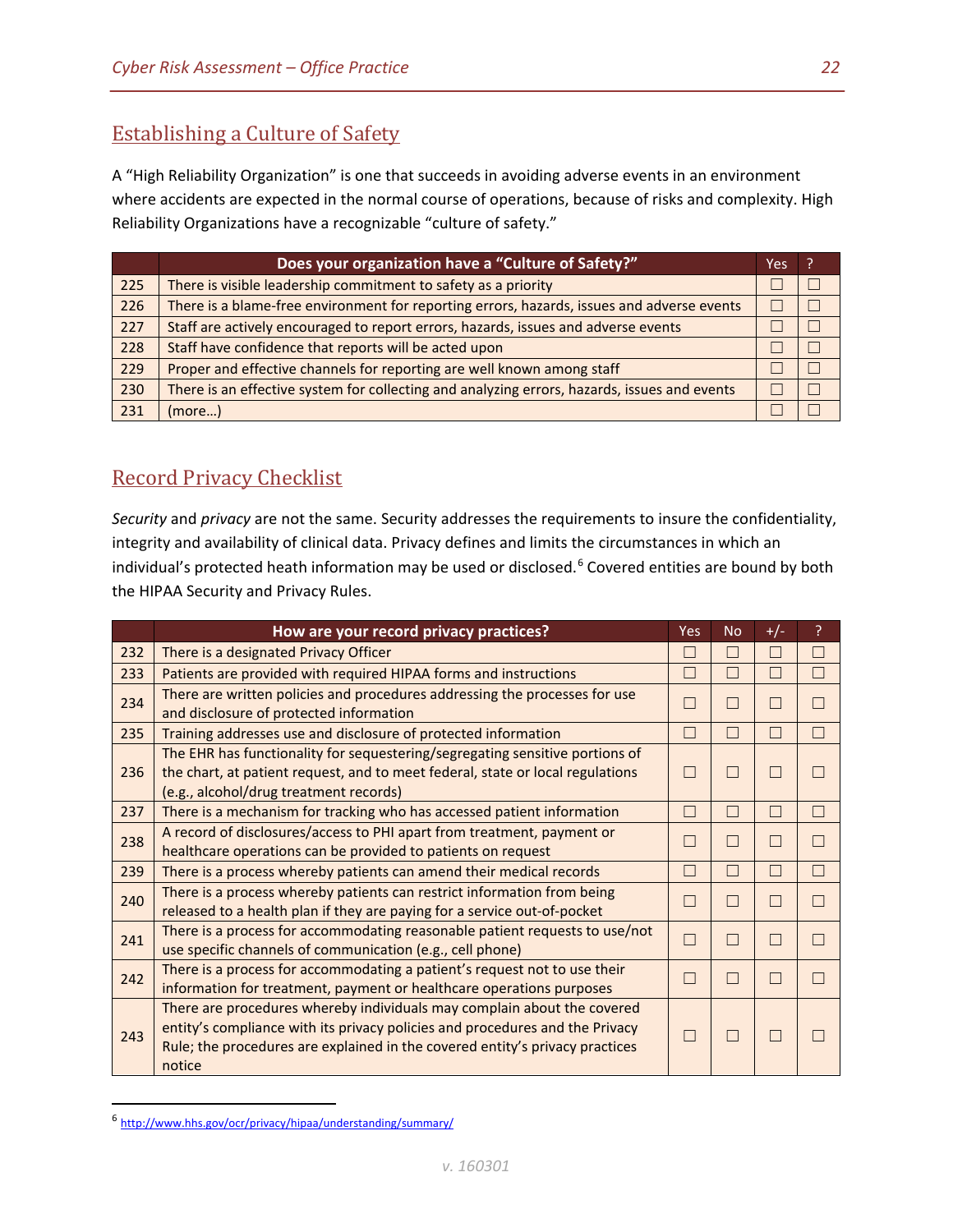|     | How are your record privacy practices?                                         | Yes | No | $+/-$ |  |
|-----|--------------------------------------------------------------------------------|-----|----|-------|--|
| 244 | The covered entity identifies to whom individuals can submit complaints and    |     |    |       |  |
|     | advises that complaints can also be submitted to the Secretary of HHS          |     |    |       |  |
| 245 | Patients are not required to waive any right under the Privacy Rule as a       |     |    |       |  |
|     | condition for obtaining treatment, payment, enrollment or benefits eligibility |     |    |       |  |
|     | The covered entity maintains copies of its written policies and procedures,    |     |    |       |  |
| 246 | notices, complaints and other actions, activities, and designations that the   |     |    |       |  |
|     | Privacy Rule requires to be documented, for 6 years                            |     |    |       |  |
| 247 | (more                                                                          |     |    |       |  |

# <span id="page-22-0"></span>Insurance Inventory Checklist

Every physician is familiar with Professional Medical Liability Insurance (PLI), which covers negligent acts performed in the course of practicing medicine.

*However, many risks falling under the rubric of cyber liability do not fit the definition of "medical malpractice," and are not covered by standard med-mal insurance.* Separate insurance policies are available that cover many risks that apply to health information technology and electronic information. Providers and healthcare facilities/organizations should investigate insurance options available to them to help defend claims that can arise from adverse events related to HIT.

In addition, physicians can be exposed to a variety of other legal risks that may be excluded from "standard" professional liability policies.

Not all risks are insurable. For example, HIPAA violations, allegations of fraud/abuse and other charges can be brought against practitioners that expose them to criminal fines and other penalties – *which may not be legally insurable.* In some cases, insurance might cover legal defense costs, but not fines if the defendant is found culpable. Insurance policies exclude deliberate illegal activity. Some policies insure employers from criminal activity by their employees (as long as the employer was unaware).

The following list is for guidance only. It is not comprehensive and does not address numerous terms of coverage and exclusions that differ among carriers and policies.

|     | What insurance do you need?                   | Have | <b>Need</b> | <b>Ask</b> |  |
|-----|-----------------------------------------------|------|-------------|------------|--|
|     | PROFESSIONAL LIABILITY ("MALPRACTICE")        |      |             |            |  |
| 248 | Professional liability - Individual           |      |             |            |  |
| 249 | Professional liability - Group                |      | L           |            |  |
| 250 | Professional liability - Directors & Officers |      |             |            |  |
| 251 | Errors & omissions - other                    |      |             |            |  |
|     | <b>CYBER LIABILITY</b>                        |      |             |            |  |
| 252 | Multimedia risks                              |      | L           |            |  |
| 253 | Security & privacy risks                      |      | L           | H          |  |
| 254 | Regulatory defense and penalties *            |      |             |            |  |
| 255 | Breach response                               |      |             |            |  |
| 256 | <b>Network asset protection</b>               |      |             |            |  |
| 257 | <b>Business interruption</b>                  |      |             |            |  |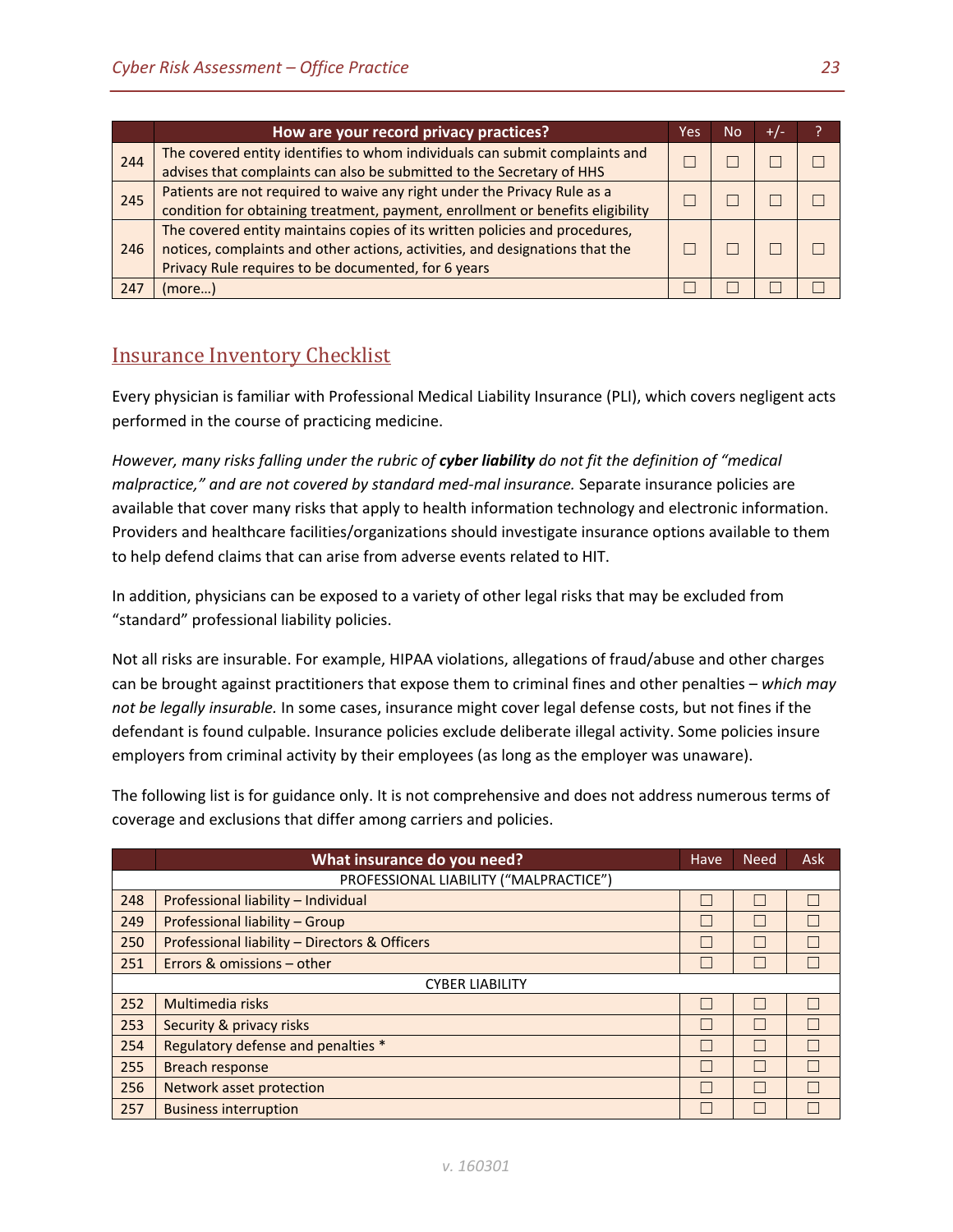|     | What insurance do you need?                                                   | Have         | <b>Need</b> | <b>Ask</b> |
|-----|-------------------------------------------------------------------------------|--------------|-------------|------------|
| 258 | <b>Cyber extortion/terrorism</b>                                              |              |             |            |
|     | <b>OTHER</b>                                                                  |              |             |            |
| 259 | <b>General liability</b>                                                      | $\mathbf{L}$ | H           | П          |
| 260 | <b>Employment practices liability</b>                                         |              | $\Box$      | П          |
| 261 | Billing error, fraud/abuse, regulatory defense (EMTALA, HIPAA, STARK, etc.) * |              |             | L.         |
| 262 | <b>Employee criminal acts</b>                                                 |              | H           | L.         |
| 263 | <b>Fiduciary liability</b>                                                    |              | H           | L.         |
| 264 | <b>ERISA-required fidelity bond</b>                                           |              | H           |            |
| 265 | <b>Property &amp; casualty</b>                                                |              |             |            |
| 266 | <b>Business continuity</b>                                                    |              | $\Box$      |            |
| 267 | Commercial vehicle                                                            |              | H           | L          |
| 268 | Workers' compensation                                                         | L            | П           | L          |
| 269 | Group health                                                                  |              | П           | П          |
| 270 | Key person life/disability                                                    | $\mathbf{L}$ | $\Box$      | П          |
| 271 | Personal auto                                                                 |              | H           | П          |
| 272 | Personal umbrella                                                             |              | H           | a s        |
| 273 | (more)                                                                        |              |             |            |

\* Where insurable

# <span id="page-23-0"></span>Report an EHR-Related Event

There are statutory requirements for reporting HIPAA-related events. In addition, cyber-liability insurance coverage may have specific reporting requirements for non-HIPAA events (e.g., extortion demands, copyright infringement notices, etc.) Professional liability ("malpractice") insurance may also have requirements for prompt reporting of potential liability events.

- It is critical to report any potential liability exposure to your insurance carrier as soon as it is recognized. This sets the clock on a number of processes for legal and technical mitigation.
- If you have a single-contact for different kinds of events, be sure all practice administrators know who that is.
- If you have agencies to report to besides your insurance carrier (e.g., a Patient Safety Organization), your administrators need to know exactly how and what to communicate to each of them.

# <span id="page-23-1"></span>Resources for HIT Privacy, Security and Safety

## **Office of the National Coordinator for Health Information Technology (ONC)**

- [www.HealthIT.gov](http://www.healthit.gov/)
- Mobile devices at HealthIT.gov: [http://www.healthit.gov/providers-professionals/how-can-you](http://www.healthit.gov/providers-professionals/how-can-you-protect-and-secure-health-information-when-using-mobile-device)[protect-and-secure-health-information-when-using-mobile-device](http://www.healthit.gov/providers-professionals/how-can-you-protect-and-secure-health-information-when-using-mobile-device)
- Security and risk auditing: [www.hhs.gov/ocr/privacy/hipaa/administrative/securityrule/rafinalguidancepdf.pdf](http://www.hhs.gov/ocr/privacy/hipaa/administrative/securityrule/rafinalguidancepdf.pdf)
- SAFER Guides: <https://www.healthit.gov/safer/safer-guides>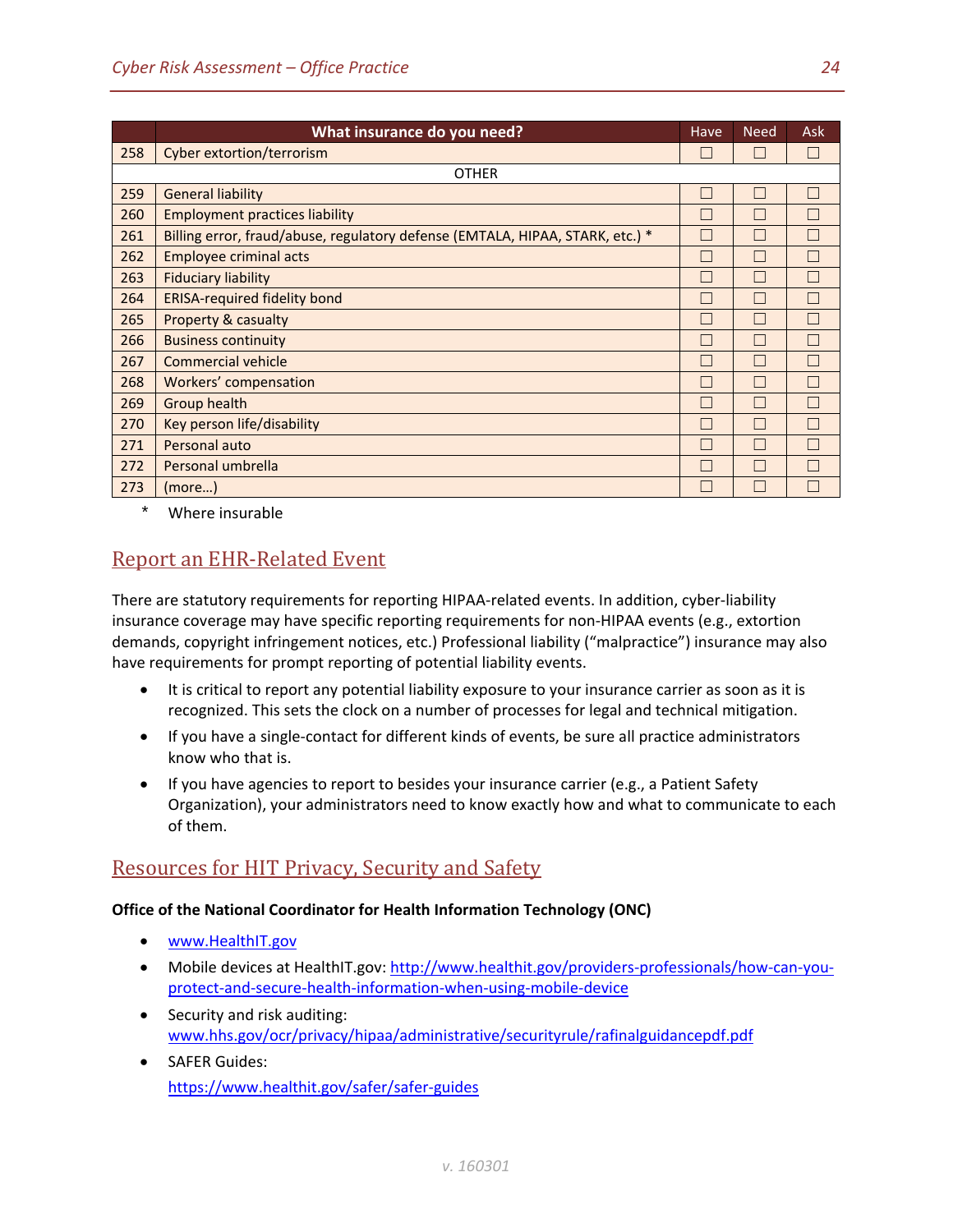## **Office for Civil Rights**

- Health Information Privacy/HIPAA resources
- <http://www.hhs.gov/ocr/privacy/index.html>
- Videos on privacy and security specifically for providers.
	- o [www.youtube.com/watch?v=mX-QL9PoePU](http://www.youtube.com/watch?v=mX-QL9PoePU) (HIPAA Privacy: Final Omnibus Rule)
	- o [www.youtube.com/watch?v=QWRn2r5R7ts](http://www.youtube.com/watch?v=QWRn2r5R7ts) (Security Rule)
	- o [www.medscape.org/viewarticle/781892?src=ocr](http://www.medscape.org/viewarticle/781892?src=ocr) (MEDSCAPE CME credit)
	- o [www.medscape.org/viewarticle/762170?src=ocr](http://www.medscape.org/viewarticle/762170?src=ocr) (MEDSCAPE CME credit)

## **The National Institute of Standards & Technology**

- A wealth of information available for download about security and the risk auditing process
- <http://csrc.nist.gov/>
- Guide for Conducting Risk Assessments [http://www.nist.gov/manuscript-publication](http://www.nist.gov/manuscript-publication-search.cfm?pub_id=912091)[search.cfm?pub\\_id=912091](http://www.nist.gov/manuscript-publication-search.cfm?pub_id=912091)

## **The Agency for Healthcare Research and Quality (AHRQ)**

- Standardized reporting formats for patient safety events, including HIT-specific events
- Software and device reporting form: [https://www.psoppc.org/c/document\\_library/get\\_file?uuid=75912503-7bd1-4e99-a678-](https://www.psoppc.org/c/document_library/get_file?uuid=75912503-7bd1-4e99-a678-5dbb70008e95&groupId=10218) [5dbb70008e95&groupId=10218](https://www.psoppc.org/c/document_library/get_file?uuid=75912503-7bd1-4e99-a678-5dbb70008e95&groupId=10218)
- Hazard Manager: [http://healthit.ahrq.gov/sites/default/files/docs/citation/HealthITHazardManagerFinalReport.p](http://healthit.ahrq.gov/sites/default/files/docs/citation/HealthITHazardManagerFinalReport.pdf) [df](http://healthit.ahrq.gov/sites/default/files/docs/citation/HealthITHazardManagerFinalReport.pdf)

# <span id="page-24-0"></span>**ONC SECURITY RISK ASSESSMENT TOOL**

- <span id="page-24-1"></span>• In March 2014, the ONC released a software "Risk Assessment Tool" that can be downloaded by covered entities to help develop their RAs. This is potentially very useful and contains lots of "HELP" and information about definitions, policies and legal requirements. It is tightly aligned with HIPAA and follows the templates provided in other ONC publications. There is a bit of a learning curve, but many users may find this application helpful.
	- o There are versions for Windows and iPad[: http://www.healthit.gov/providers](http://www.healthit.gov/providers-professionals/security-risk-assessment-tool)[professionals/security-risk-assessment-tool](http://www.healthit.gov/providers-professionals/security-risk-assessment-tool)
	- o User's Guide: [http://www.healthit.gov/sites/default/files/risk\\_assessment\\_user\\_guide\\_final\\_3\\_26\\_20](http://www.healthit.gov/sites/default/files/risk_assessment_user_guide_final_3_26_2014.pdf) [14.pdf](http://www.healthit.gov/sites/default/files/risk_assessment_user_guide_final_3_26_2014.pdf)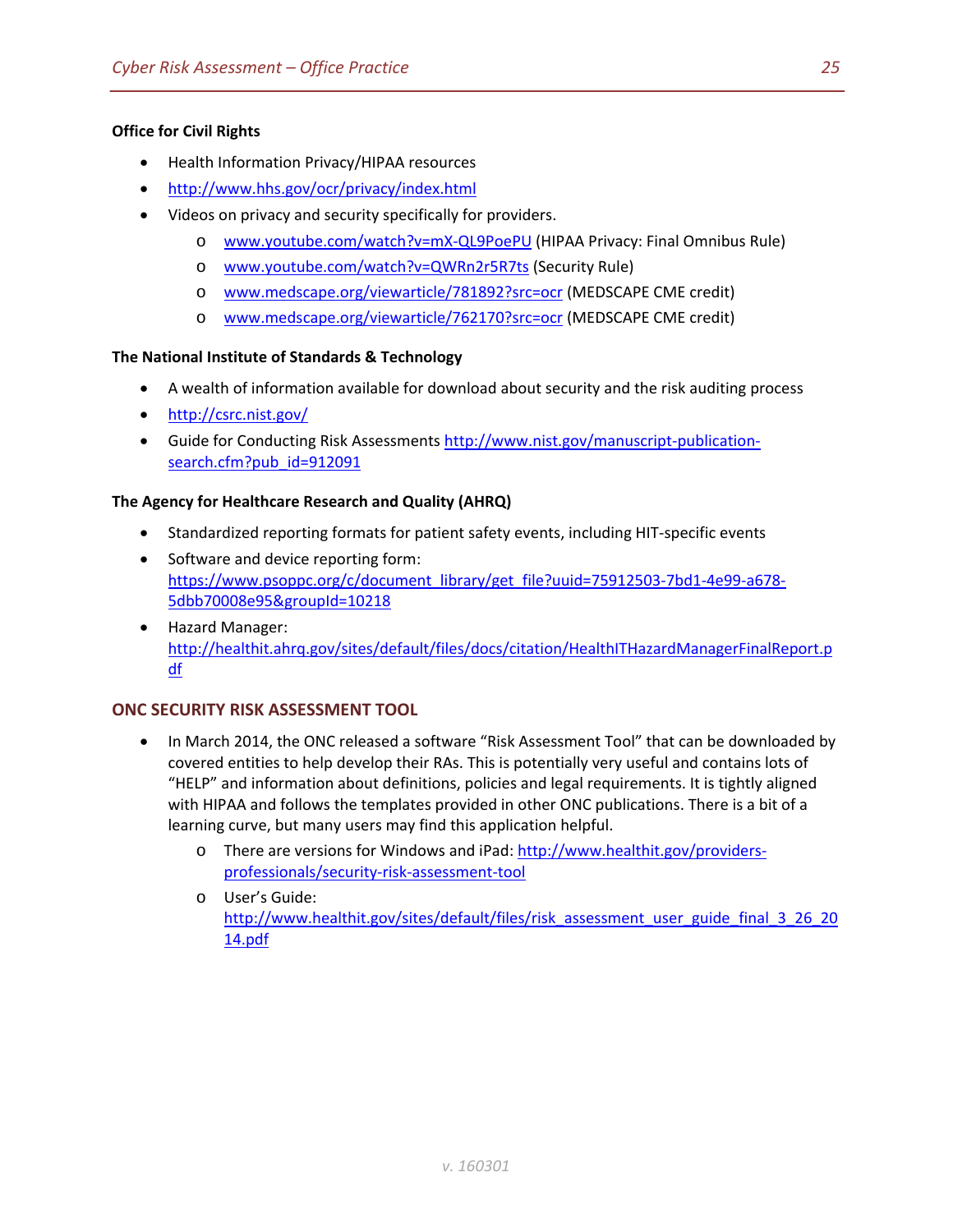# Appendix A: Federal Regulations and References

### <span id="page-25-0"></span>**The Security Rule**

The HIPAA Security Rule establishes national standards to protect individuals' electronic personal health information that is created, received, used, or maintained by a covered entity. The Security Rule requires appropriate administrative, physical and technical safeguards to ensure the confidentiality, integrity, and security of electronic protected health information.<sup>[7](#page-26-0)</sup>

The Security Rule requires Covered Entities (CEs) to conduct a risk assessment to identify risks and vulnerabilities to ePHI. However, "The standard does not dictate how CEs are to perform the risk assessment or provide specific insight into the approach for assessing risk around ePHI."<sup>[8](#page-26-1)</sup>

CMS has published a series of papers that provide guidance to small practices (and also larger organizations) for implementing the Security Rule. The full collection is available from COPIC.

1 – Security 101 for Covered Entities <http://www.hhs.gov/ocr/privacy/hipaa/administrative/securityrule/security101.pdf>

2 – Security Standards: Administrative Safeguards <http://www.hhs.gov/ocr/privacy/hipaa/administrative/securityrule/adminsafeguards.pdf>

3 – Security Standards: Physical Safeguards <http://www.hhs.gov/ocr/privacy/hipaa/administrative/securityrule/physsafeguards.pdf>

4 – Security Standards: Technical Safeguards <http://www.hhs.gov/ocr/privacy/hipaa/administrative/securityrule/techsafeguards.pdf>

5 – Security Standards: Organizational, Policies & Procedures and Documentation Requirements <http://www.hhs.gov/ocr/privacy/hipaa/administrative/securityrule/pprequirements.pdf>

6 – Basics of Risk Management <http://www.hhs.gov/ocr/privacy/hipaa/administrative/securityrule/riskassessment.pdf>

7 – Implementation for the Small Provider <http://www.hhs.gov/ocr/privacy/hipaa/administrative/securityrule/smallprovider.pdf>

#### **The Privacy Rule**

"The HIPAA Privacy Rule [45 CFR Part 160 and Subparts A and E of Part 164] establishes national standards to protect individuals' medical records and other personal health information and applies to health plans, health care clearinghouses, and those health care providers that conduct certain health

 <sup>7</sup> <http://www.hhs.gov/ocr/privacy/hipaa/administrative/securityrule/>

<sup>8</sup> CMS Office of E-Health Standards and Services, 2008 HIPAA Compliance Reviews, <http://www.hhs.gov/ocr/privacy/hipaa/enforcement/cmscompliancerev08.pdf>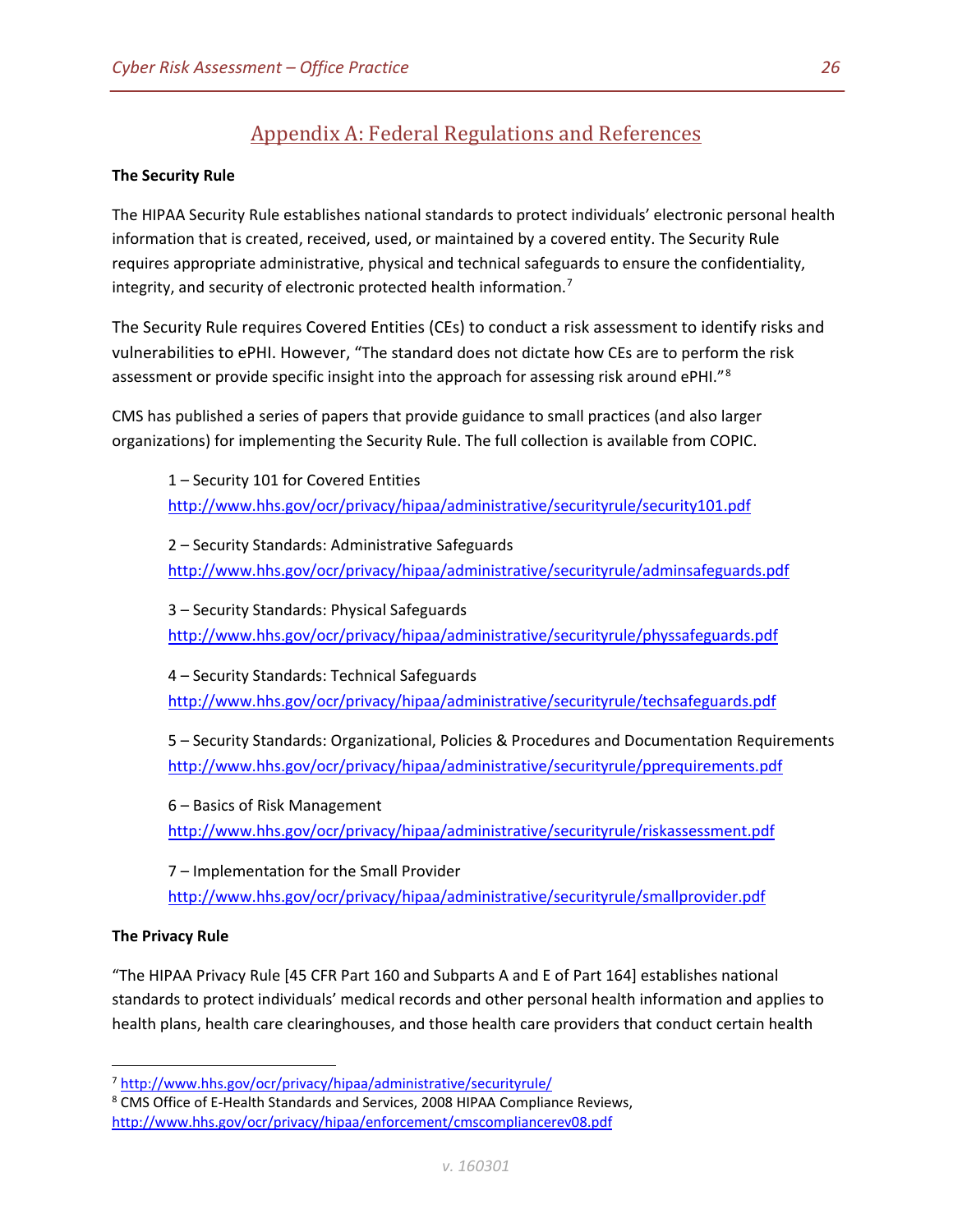care transactions electronically. The Rule requires appropriate safeguards to protect the privacy of personal health information, and sets limits and conditions on the uses and disclosures that may be made of such information without patient authorization. The Rule also gives patients rights over their health information, including rights to examine and obtain a copy of their health records, and to request corrections."[9](#page-27-1)

#### **The Breach Notification Rule**

The HIPAA Breach Notification Rule requires "HIPAA covered entities and their business associates to provide notification following a breach of unsecured protected health information. Similar breach notification provisions implemented and enforced by the Federal Trade Commission (FTC), apply to vendors of personal health records and their third party service providers, pursuant to section 13407 of the HITECH Act."<sup>[10](#page-27-2)</sup>

#### **The Enforcement Rule**

"The HIPAA Enforcement Rule [45 CFR Part 160, Subparts C, D, and E] contains provisions relating to compliance and investigations, the imposition of civil money penalties for violations of the HIPAA Administrative Simplification Rules, and procedures for hearings."<sup>[11](#page-27-3)</sup>

<span id="page-26-0"></span> <sup>9</sup> <http://www.hhs.gov/ocr/privacy/hipaa/administrative/privacyrule/>

<span id="page-26-1"></span><sup>10</sup> <http://www.hhs.gov/ocr/privacy/hipaa/administrative/breachnotificationrule/index.html>

<sup>11</sup> <http://www.hhs.gov/ocr/privacy/hipaa/administrative/enforcementrule/index.html>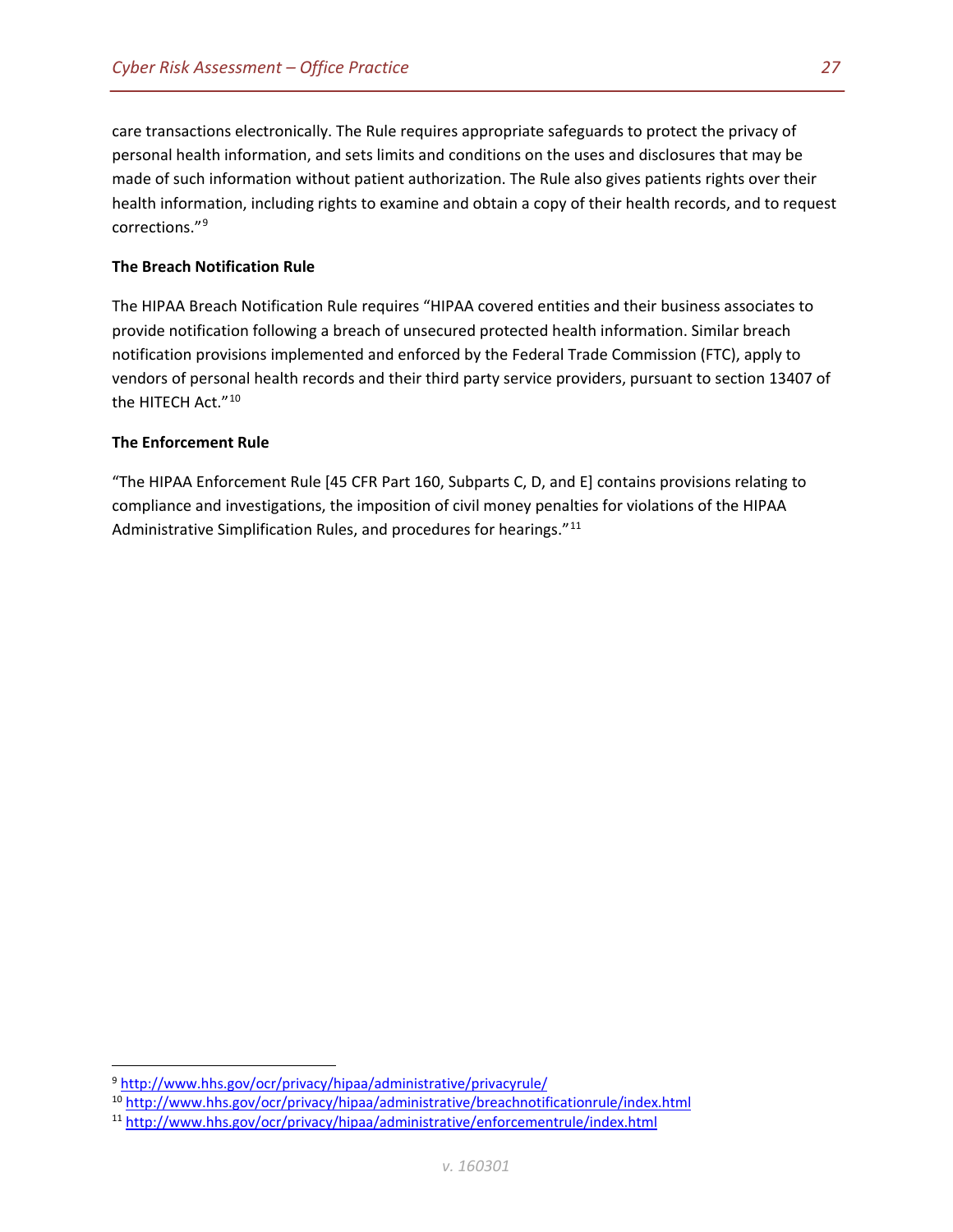# <span id="page-27-0"></span>Index

<span id="page-27-3"></span><span id="page-27-2"></span><span id="page-27-1"></span>

| <b>ACCESS CONTROLS - ADMINISTRATIVE  15</b> |
|---------------------------------------------|
| ACCESS CONTROLS - TECHNICAL 16              |
|                                             |
| ADMININSTRATIVE SAFEGUARDS  14              |
| Administrative Safeguards 9, 26             |
| Adverse reactions/contraindications 18      |
|                                             |
|                                             |
|                                             |
|                                             |
|                                             |
|                                             |
|                                             |
|                                             |
| AUTO-POPULATED DATA  18                     |
|                                             |
|                                             |
|                                             |
| Basics of Risk Management  26               |
|                                             |
| Business Associate Agreements 14            |
|                                             |
| Clinical Information Practices  17          |
|                                             |
|                                             |
|                                             |
|                                             |
|                                             |
|                                             |
|                                             |
|                                             |
|                                             |
|                                             |
|                                             |
| Dictation and transcription 17              |
|                                             |
|                                             |
|                                             |
| Documentation Requirements 26               |
|                                             |
|                                             |
|                                             |
|                                             |
|                                             |

| GENERAL DOCUMENTATION 17                |  |
|-----------------------------------------|--|
|                                         |  |
|                                         |  |
|                                         |  |
|                                         |  |
|                                         |  |
| HIPAA Breach Notification Rule27        |  |
|                                         |  |
| HIPAA Privacy Rule  22, 26              |  |
| HIPAA Security Rule 22, 26              |  |
|                                         |  |
|                                         |  |
|                                         |  |
|                                         |  |
| Implementation for the Small Provider26 |  |
| IMPORT, ARCHIVING, RETENTION 19         |  |
|                                         |  |
|                                         |  |
|                                         |  |
|                                         |  |
|                                         |  |
|                                         |  |
|                                         |  |
|                                         |  |
|                                         |  |
|                                         |  |
| Employment practices  24                |  |
|                                         |  |
|                                         |  |
|                                         |  |
|                                         |  |
|                                         |  |
|                                         |  |
|                                         |  |
|                                         |  |
|                                         |  |
|                                         |  |